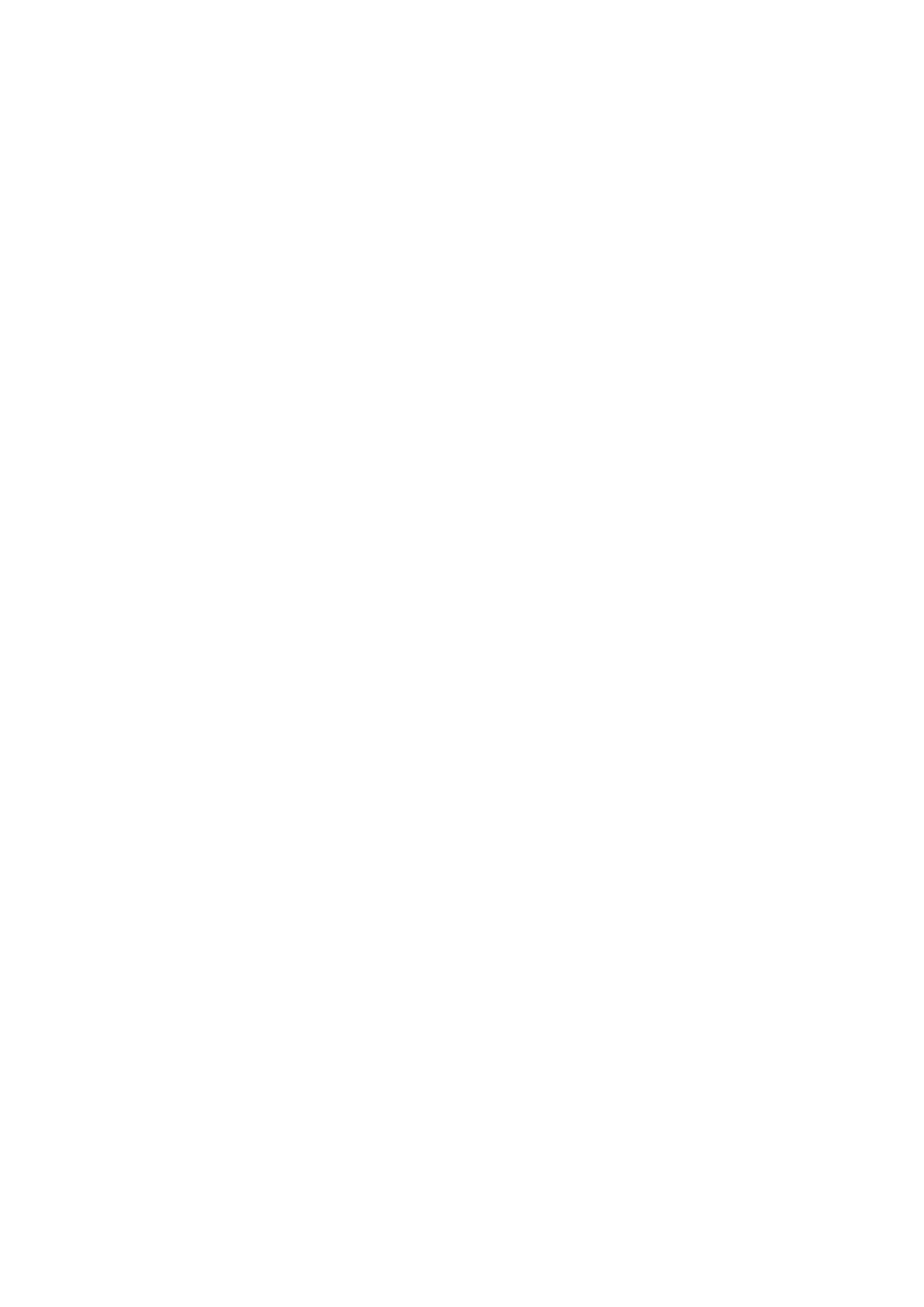# New Trends in Foreign Language Teaching:

# *Methods, Evaluation and Innovation*

Edited by

António Lopes and Raúl Ruiz Cecilia

Cambridge **Scholars** Publishing

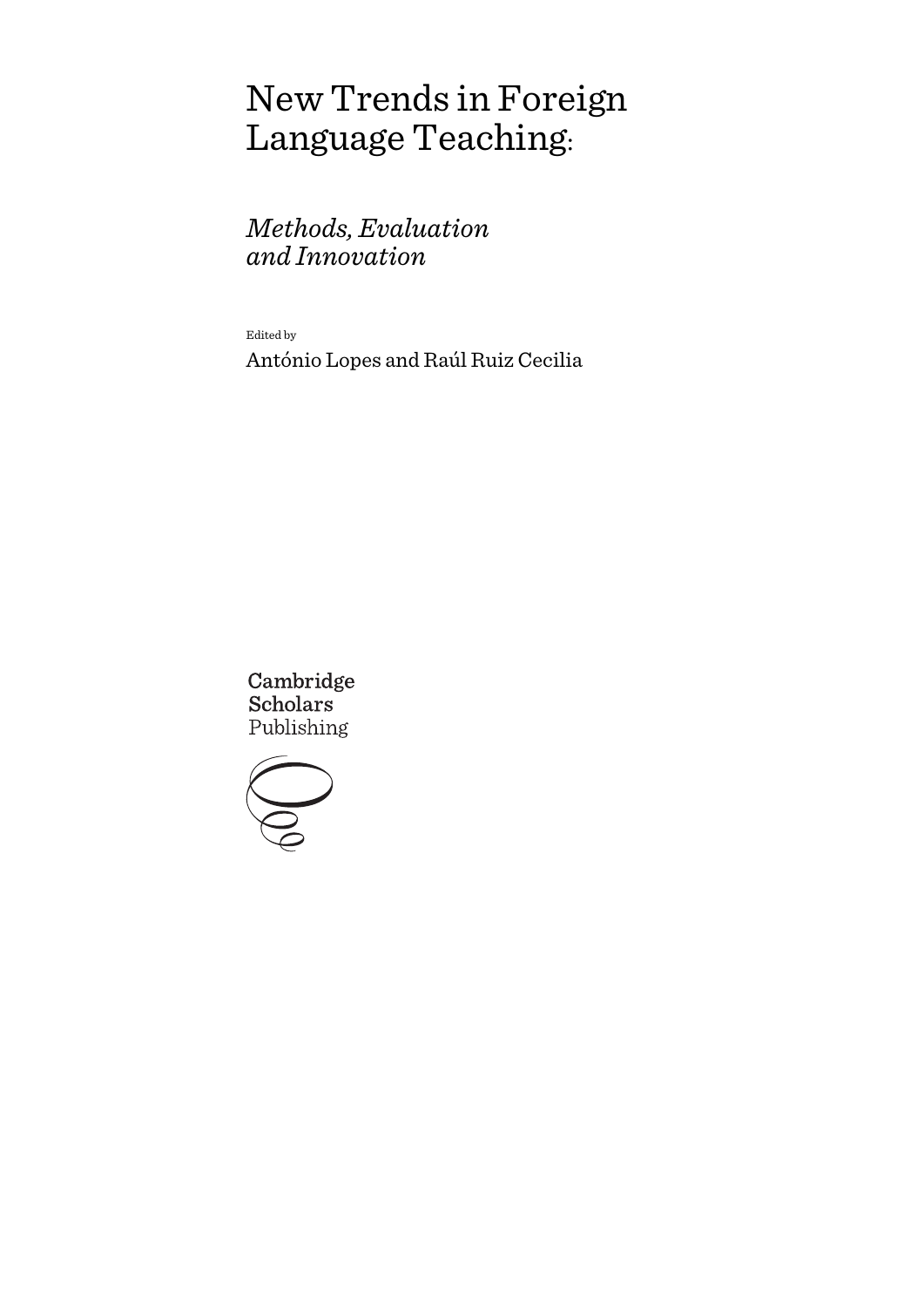New Trends in Foreign Language Teaching: Methods, Evaluation and Innovation

Edited by António Lopes and Raúl Ruiz Cecilia

This book first published 2018

Cambridge Scholars Publishing

Lady Stephenson Library, Newcastle upon Tyne, NE6 2PA, UK

British Library Cataloguing in Publication Data A catalogue record for this book is available from the British Library

Copyright © 2018 by António Lopes, Raúl Ruiz Cecilia and contributors

All rights for this book reserved. No part of this book may be reproduced, stored in a retrieval system, or transmitted, in any form or by any means, electronic, mechanical, photocopying, recording or otherwise, without the prior permission of the copyright owner.

ISBN (10): 1-5275-0597-9 ISBN (13): 978-1-5275-0597-1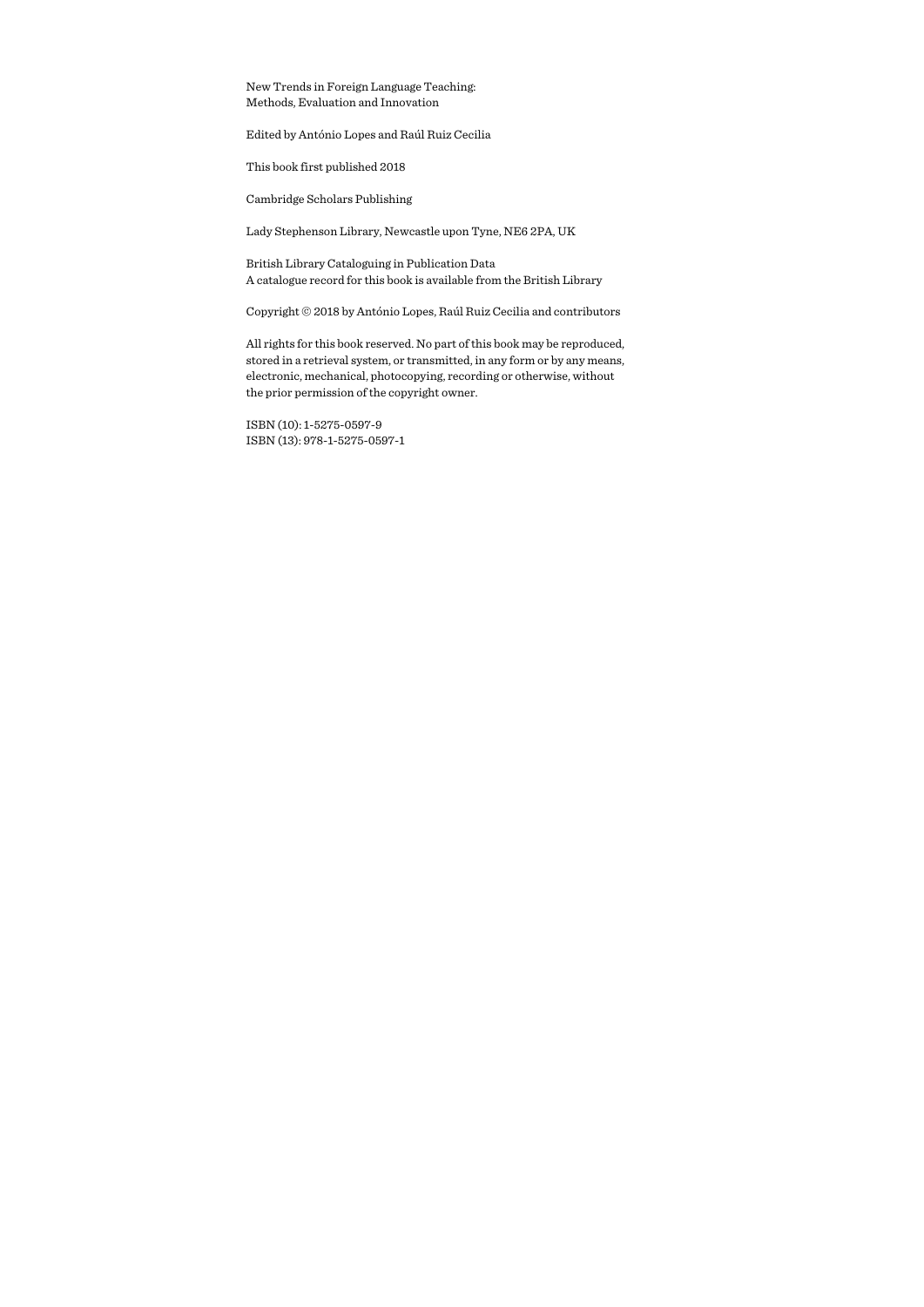# TABLE OF CONTENTS

| António Lopes and Raúl Ruiz Cecilia                                                                                                                                   |
|-----------------------------------------------------------------------------------------------------------------------------------------------------------------------|
| <b>Part 1 - Methods and Approaches</b>                                                                                                                                |
| Teaching CLIL in a Post-Graduate Programme: Survey Conclusions<br>on Teacher's Training Needs                                                                         |
| María Bobadilla-Pérez and Pilar Couto-Cantero                                                                                                                         |
|                                                                                                                                                                       |
| Task-Based Approach to Teaching Foreign Languages to Older Adults:<br>A Neurobiological Perspective<br>Magdalena Kalita                                               |
| Task-based Approach to Foreign Language Education: A Neurobiological<br>Perspective<br>Sławomira Kołsut                                                               |
| A Case for LSP<br>David Tual, Teresa Geslin and Jamie Rinder                                                                                                          |
| Part 2 – Teachers in the Making                                                                                                                                       |
| Gender as a Global Issue in Foreign Language Teacher Training<br>Juan Ramón Guijarro-Ojeda                                                                            |
| How Bold are Language Teachers? Comparative Analysis of the Data<br>of a Transatlantic Survey on Technology-Mediated Task-Based<br>Language Teaching<br>António Lopes |
|                                                                                                                                                                       |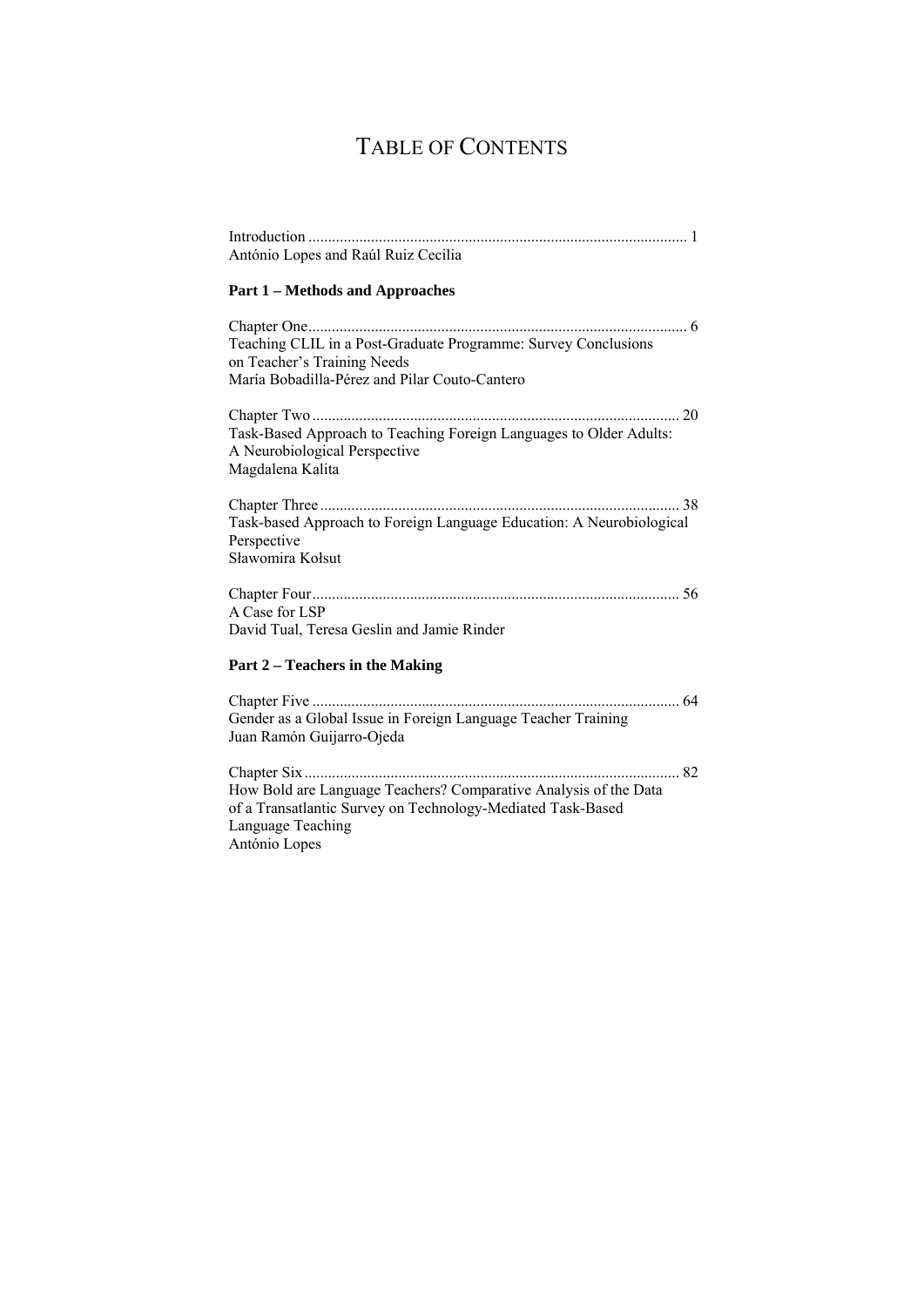#### vi Table of Contents

| Top Ten Keywords to become an Impact Teacher<br>Pilar Couto-Cantero and María Bobadilla-Pérez                      |  |
|--------------------------------------------------------------------------------------------------------------------|--|
| The Reflective Approach in Pre-Service Foreign Language Teacher<br>Education<br>Sandra Mardešić                    |  |
| Part 3 - Innovation in the Classroom                                                                               |  |
| Codeswitching as a Teaching Strategy: L2 Learners' Assessment<br>of Experimental Practice<br>Anna Franca Plastina  |  |
| The Significance of Composition Symbols for the Development<br>of Writing in a Foreign Language<br>Rebekah Rast    |  |
| The Causal Effect of Proficiency and Gender on Formulaic Language<br>Use in Different Task Types<br>Ümran Üstünbaş |  |
| Effects of Expanded 10-minute Writing on L2 Speaking and Writing<br><b>Fluency Development</b><br>Sakae Onoda      |  |
| Learning Grammar Using Corpora: A Case Study<br>Ivano Celentano                                                    |  |
| <b>Part 4 – Evaluating and Assessing</b>                                                                           |  |
| Integrated Forms of Self-Evaluation and Evaluation for Incoming<br>Foreign Students at the University of Padova    |  |

Ivana Fratter and Luisa Marigo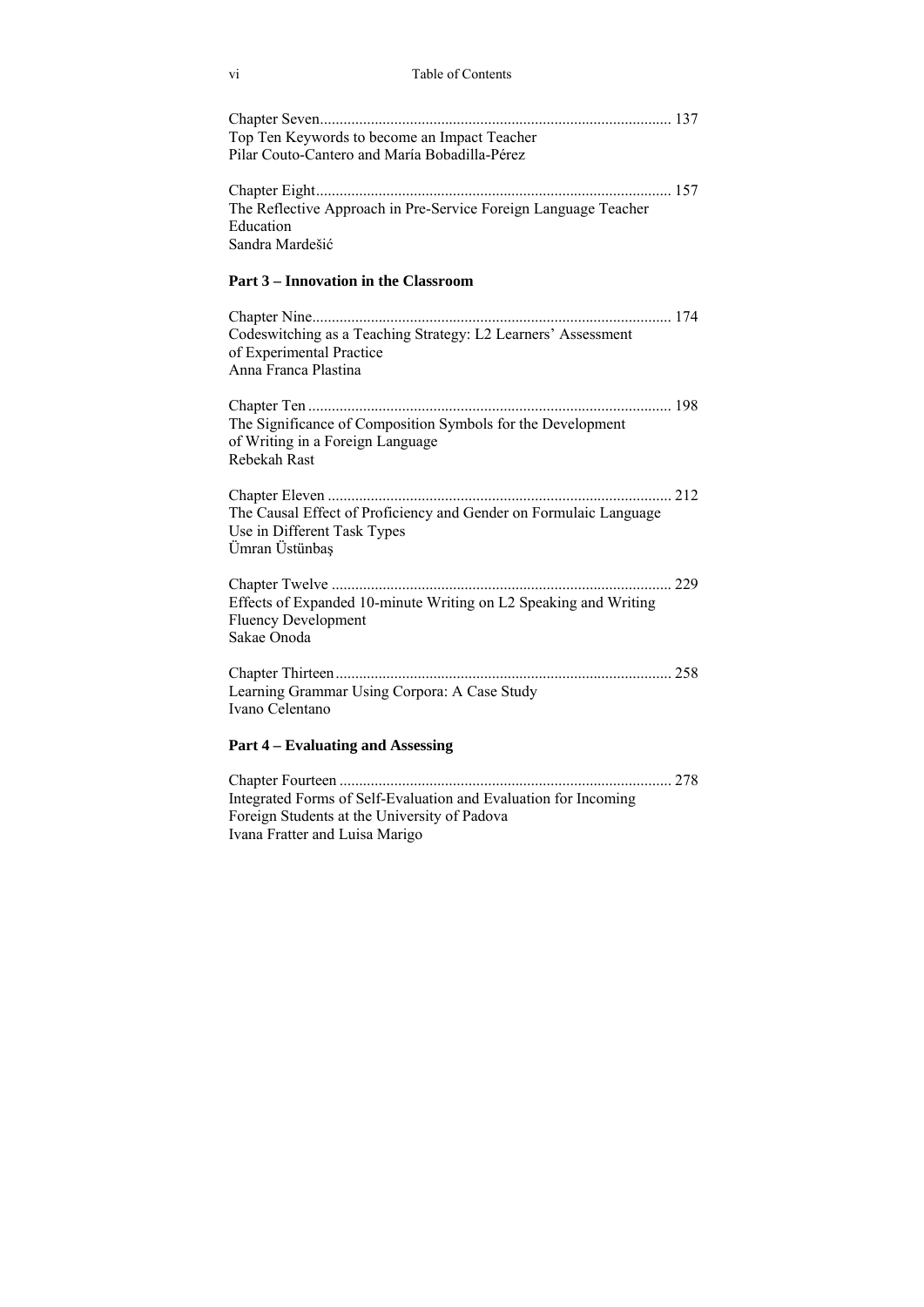| New Trends in Foreign Language Teaching                           | V11  |
|-------------------------------------------------------------------|------|
| Assessment and Certification of Foreign Language Learning through | 294  |
| Rubrics: A Methodological Perspective                             |      |
| Davide Capperucci                                                 |      |
|                                                                   | 308. |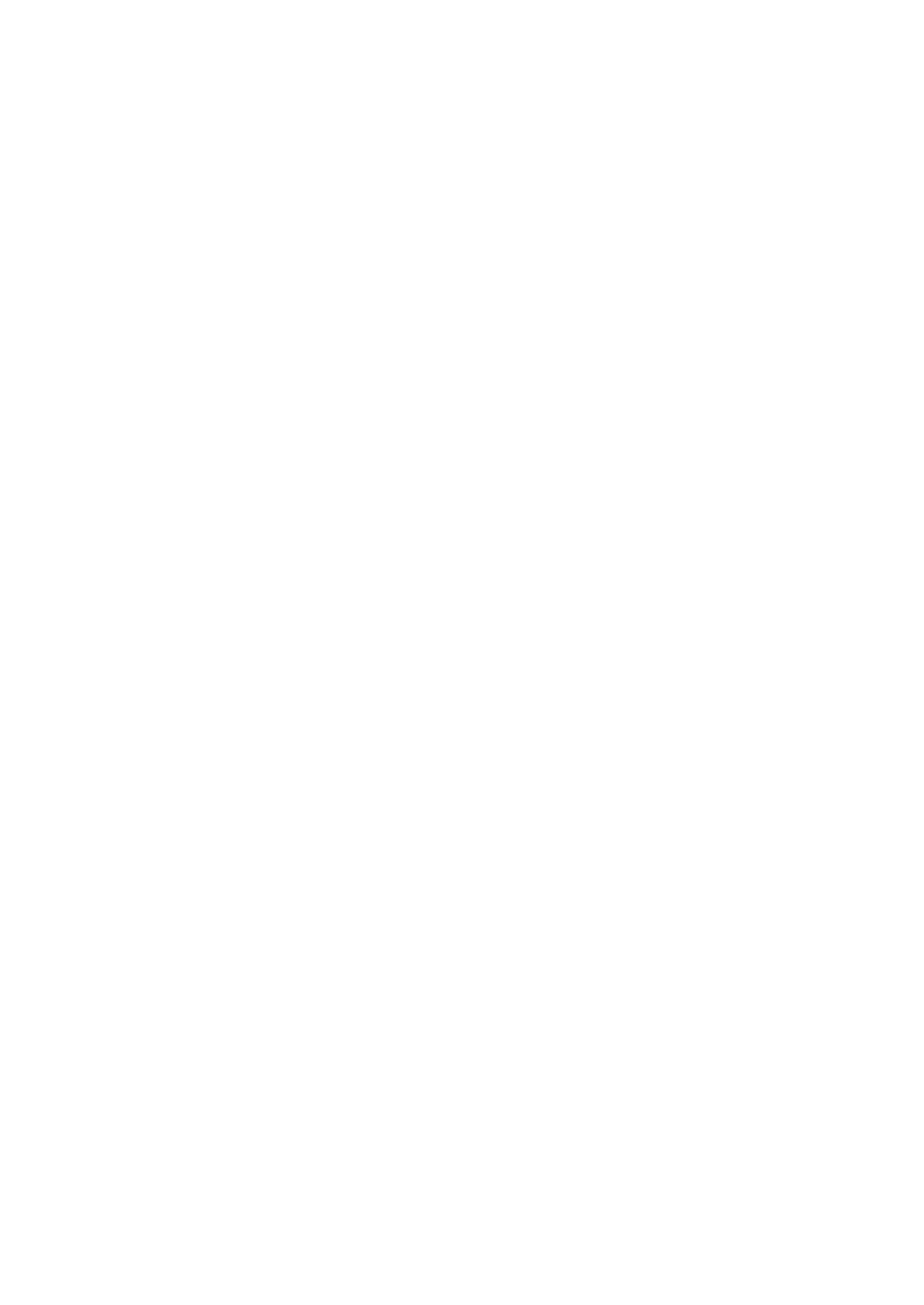### **INTRODUCTION**

## ANTÓNIO LOPES AND RAÚL RUIZ CECILIA

Language teaching approaches, methods and procedures are constantly undergoing reassessment. New ideas keep emerging as the growing complexity of the means of communication and the opportunities created by technology put language skills to new uses. In addition, the political, social and economic impact of globalization, the new demands of the labour market that result from it, the pursuit of competitiveness, the challenges of intercultural communication and the diversification of culture are phenomena that have opened new perspectives on the role that foreign languages have come to play in the development of contemporary societies.

This has far-reaching consequences in terms of foreign language learning. Having become more aware of these changing circumstances, learners now seek practical solutions for their needs in real contexts, and this has entailed a radical departure from the school's traditional teacherdirected curriculum. On the other hand, the *Common European Framework for Reference* has helped teachers to rethink their strategies and attitudes, and has opened new research avenues.

Taking into account these contexts, the editors selected from contributions made at an international conference held in Granada in April 2016 those papers that, besides their scientific quality, best represent the approaches and strategies that more effectively address the actual needs of learners. Most proposals revolved around the notion that the teaching of language can no longer be exclusively language-centred, but should rather embrace more comprehensive and integrated approaches where learners are invited to use the language as a means not only of "acquiring information"<sup>1</sup>, but also of producing content, in particular when exposed to "comprehensible input", that is "a comprehensible subject-matter"<sup>2</sup>. More

 1 Jack C. Richards and Theodore S. Rodgers, *Approaches and methods in language teaching* (Cambridge: Cambridge University Press, 2001), 207.

Stephen Krashen, *Second language acquisition and second language learning*. (Oxford: Pergamon Press, 1981), 62.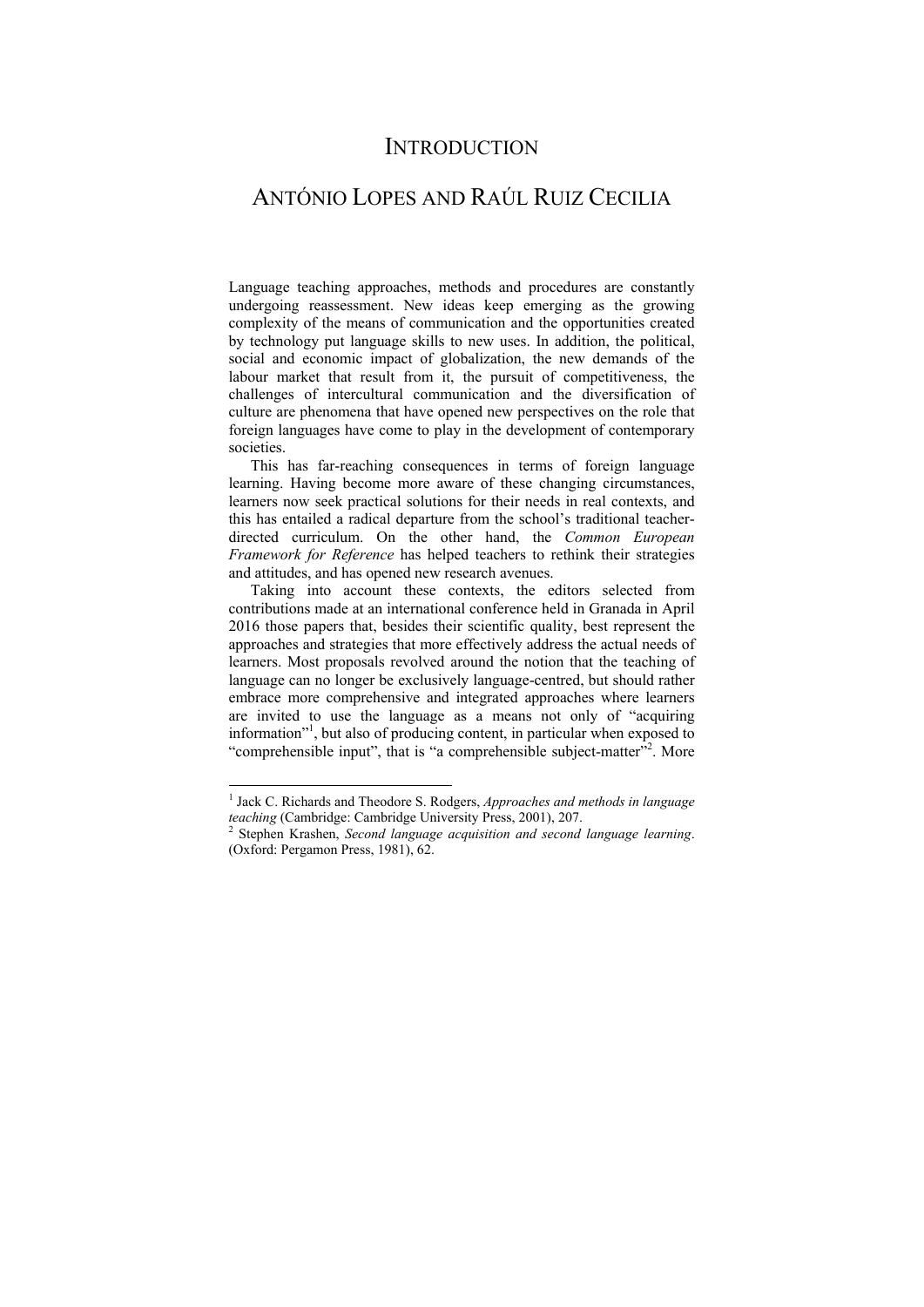than just entailing the development of language acquisition, this perspective on language learning helps learners move from reception to production, as Snow points out, in "the search for the right balance of language and content teaching"<sup>3</sup>.

In sum, this book aims to provide an insight into the latest developments in the field and to discuss the new trends in foreign language teaching that result from the need to adapt to the new social. economic and educational contexts in four major areas, namely methods and approaches (with particular emphasis on Content and Language Integrated Learning (CLIL) and Task-based Language Teaching (TBLT), Language for Specific Purposes (LSP) and the Flipped Classroom); teacher training; innovation in the classroom; evaluation and assessment. These topics correspond to those key areas in language teaching permanently subject to detailed scrutiny by researchers in the field, and are all closely intertwined. Innovation cannot be detached from a specific methodological orientation and can only be validated if the evaluation tools are applied in a consistent way. On the other hand, methods and approaches that fail to prompt innovative practices within their didactic framework are unable to keep up with the social, cultural and technological changes directly affecting the learners' lives. In turn, teacher training plays a pivotal role in fostering a critical awareness of the potential, opportunities and challenges that all these aspects present to the practitioner.

The book comprises fifteen chapters. In *part one*, priority is given to CLIL and TBLT. With the increase in the number of European countries where bilingual education is offered more extensively, CLIL has become a central issue, both in educational and political terms. On the other hand, TBLT has prompted a major change in language learning, shifting it from language-centred approaches to a learner-centred one, where the focus is on communication and the development of practical skills necessary for effective language use. This has redefined the way teachers develop their in-class activities and the roles both learners and teachers play in the learning process. Likewise, the concept of the "flipped classroom" has helped teachers to move away from the traditional model of classroom instruction and has diversified the ways in which content has been delivered. These approaches have been critical in improving the teaching of LSP, as the latter also entails the learning of specialised knowledge

 $\overline{a}$ 

<sup>&</sup>lt;sup>3</sup> Margaret A. Snow, "Content-based and immersion models for second and foreign language teaching." In *Teaching English as a second or foreign language*, edited by Marianne Celce-Murcia (Boston: Heinle & Heinle, 2001), 315.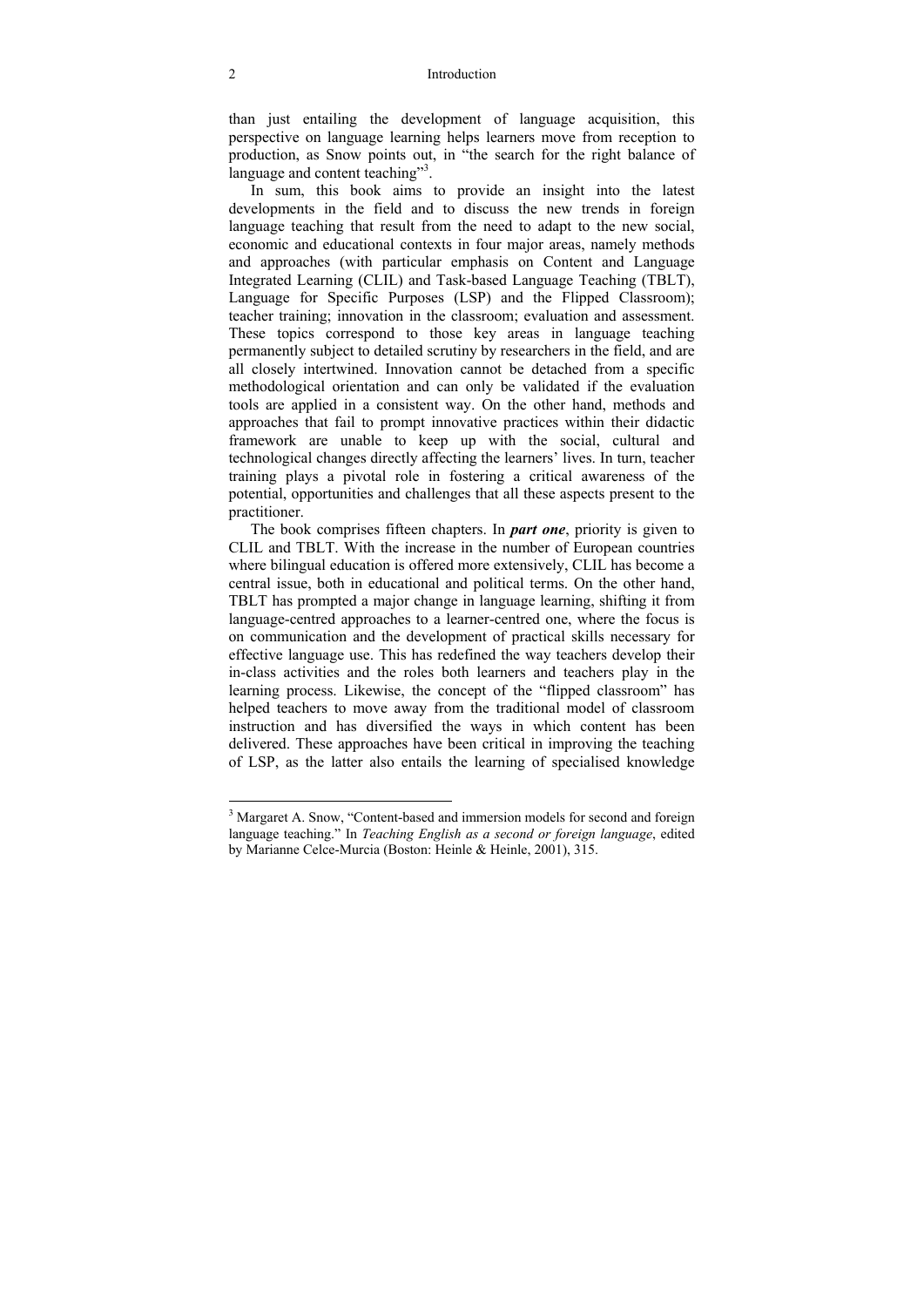which requires greater attention to be paid to the contexts where language plays an instrumental and constitutive role.

*Part two* looks into the new challenges facing teacher training and how teachers position themselves in relation to new methodological proposals. Since the approaches discussed in the first part rely heavily on social interacting and social representations, a reflection is required on the ways in which values are negotiated and agreed upon. One should bear in mind that the oral and written production of learners, as well as the very social dynamic of the class, are influenced by the dominant discourses in circulation in society. The discussion of sensitive matters such as gender discrimination in teacher training is a first step towards ensuring a healthy social environment within the learning group. The chapter that discusses this latter aspect is followed by another that examines the teachers' attitudes towards innovation and their training needs through the analysis of the results of a survey conducted both in Europe and the US on how teachers value the latest methods and approaches in language teaching and on the ways in which ICT has been used in the context of TBLT. This part of the book is rounded off by two studies targeting pre-service teacher students and concerning their prospects of professional development. One of them resorts to task-based learning and attempts to identify the concepts impacting teaching practices, while ascertaining how those concepts can be exploited in teacher training. The other one addresses the importance of the reflective approach and experimental learning not only in the development of teaching competencies, but also in the improvement of the quality of initial teacher training.

*Part three* is about innovation in the classroom and presents five studies on experimental teaching practices for the development of the language proficiency. The first two studies are focused on CLIL. The first one analyses the way in which teachers resort to code-switching as a teaching strategy and how learners react to it, while discussing at the same time the management of code choice in the CLIL classroom and its implication in the development of bilingualism. This study is followed by another one centred on the development of the mechanical aspects of the learners' writing. In turn, task-based learning is addressed in two chapters dedicated to the use of formulaic language in the development of the learner's proficiency while carrying out tasks of different sorts. One final study shows the potential that ICT has to offer in terms of increasing the learners' motivation and enhancing the teaching and learning process, by means of a data-driven corpus-based methodology for an inductive and learner-centred approach to foreign language teaching.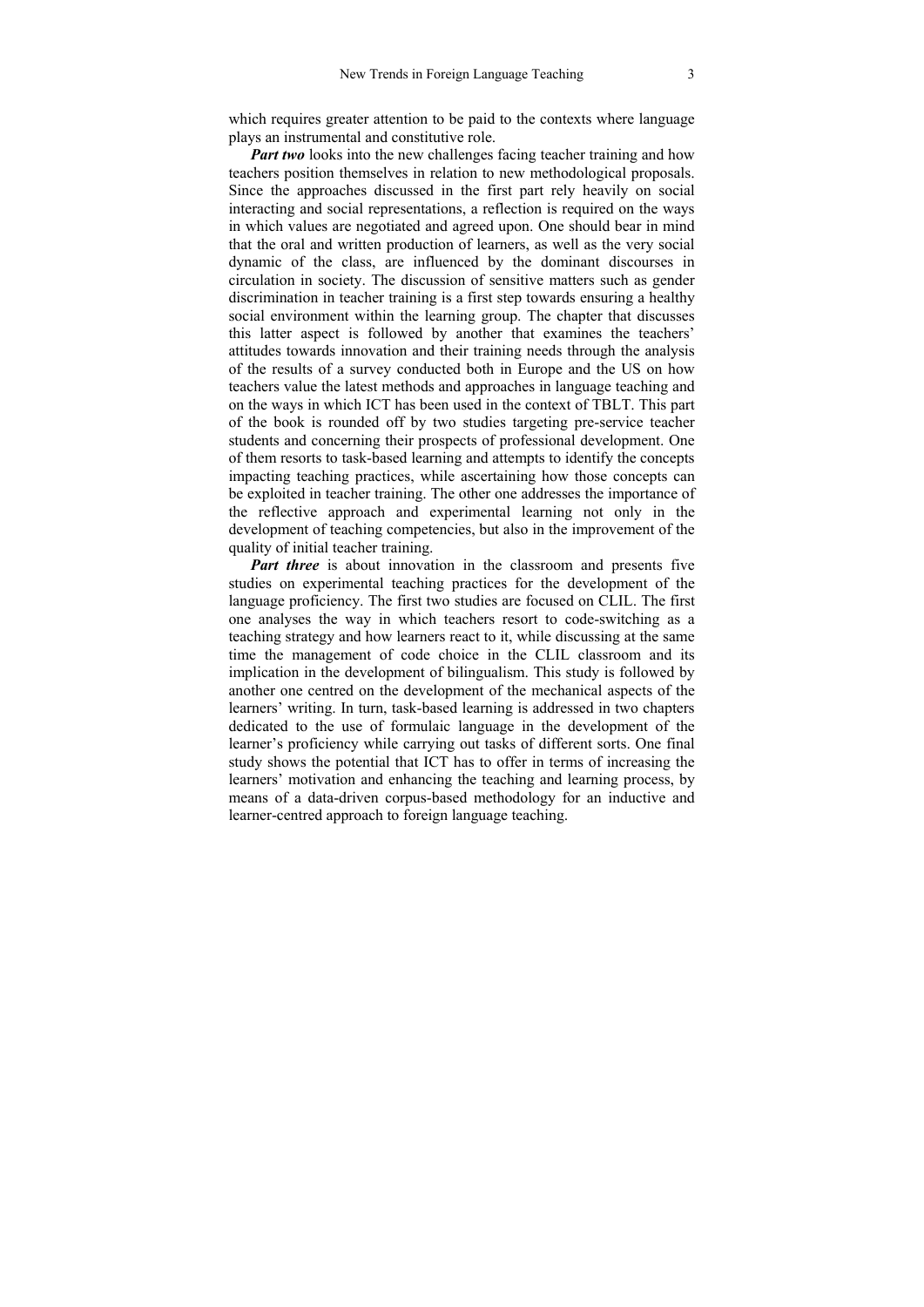4 Introduction

Evaluation and assessment, which constitute *part four* of the book, are critical components to enhance the quality of the teaching and learning processes. The two final chapters take on two different perspectives. The first one presents the results of an experimental research study to test the reliability of a self-evaluation tool based on the grid of descriptors of the European Language Portfolio and a syllabus structured around each of the six levels applied to the incoming students of a Higher Education institution. The second study seeks to build a methodological model for the certification of foreign language achievement in primary and lower secondary schools based on the "principle of authentic assessment", which takes into account personal language learning in different communicative situations.

#### **References**

- Krashen, Stephen. *Second Language Acquisition and Second Language Learning*. Oxford: Pergamon Press, 1981.
- Richards, Jack C., and Theodore S. Rodgers. *Approaches and Methods in Language Teaching*. Cambridge: Cambridge University Press, 2001.
- Snow, Margaret A. (2001). "Content-based and immersion models for second and foreign language teaching." In *Teaching English as a Second or Foreign Language*, edited by Marianne Celce-Murcia, 303- 318. Boston: Heinle & Heinle, 2001.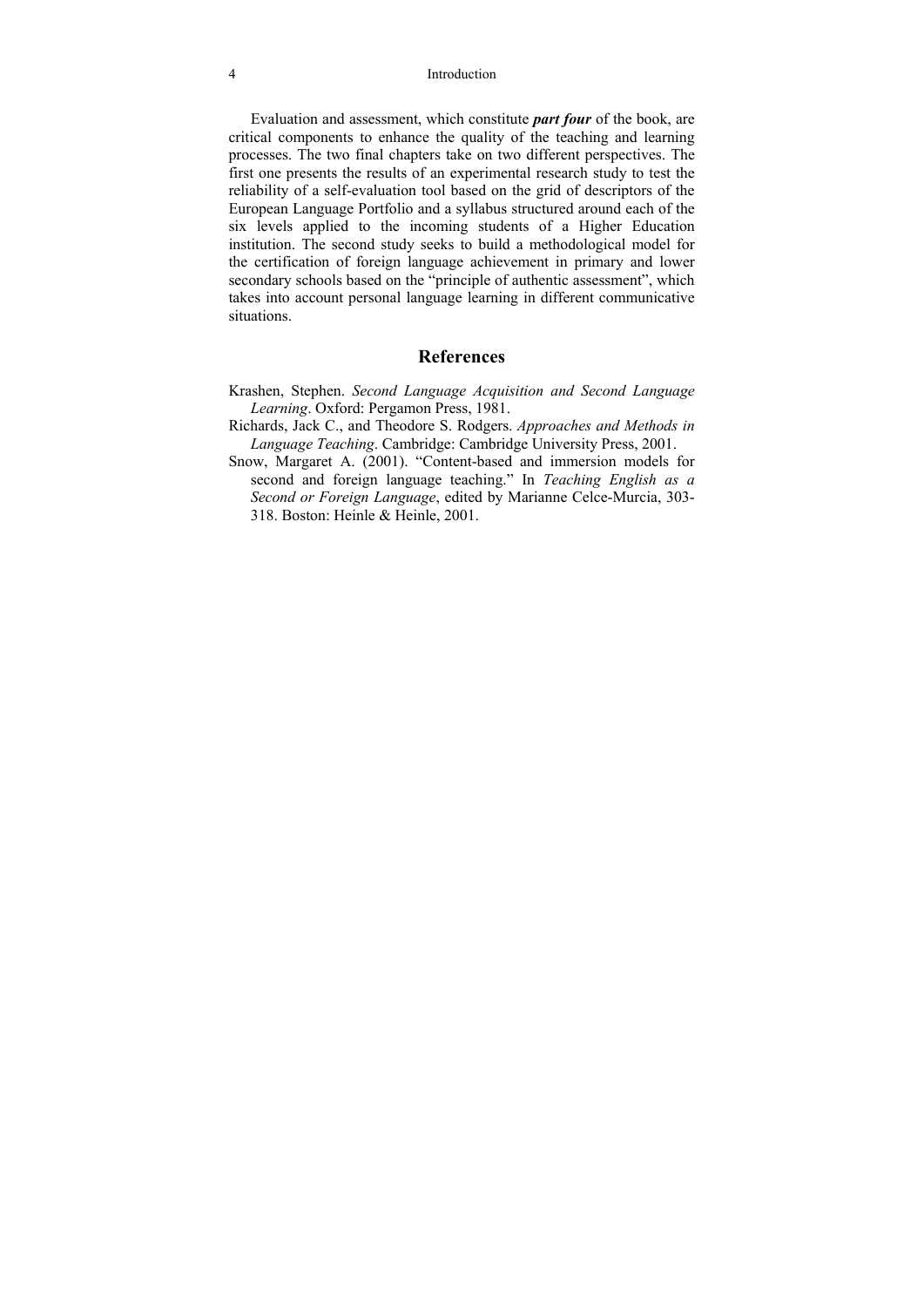# **PART 1 –**

# **METHODS AND APPROACHES**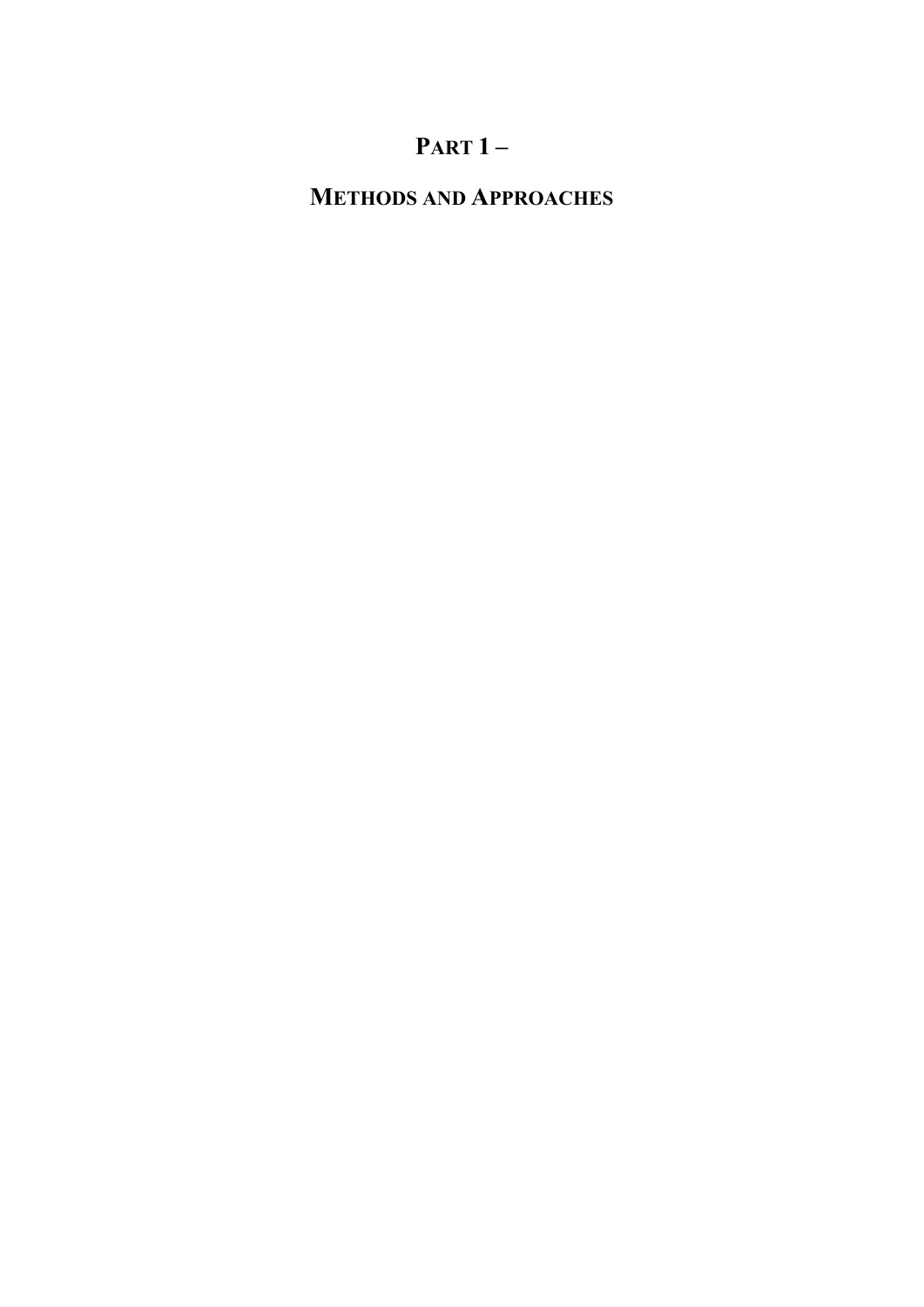### CHAPTER ONE

## TEACHING CLIL IN A POST-GRADUATE PROGRAMME: SURVEY CONCLUSIONS ON TEACHER'S TRAINING NEEDS

## MARÍA BOBADILLA-PÉREZ AND PILAR COUTO-CANTERO

#### **1. Introduction**

This article discusses the results of a study carried out in a Content and Language Integrated Learning (CLIL) subject of the Master's Degree in *Specific Didactics* offered by the School of Education at the University of Coruña (UDC). One of the main academic aims of this postgraduate programme is to present future educators with models for the interdisciplinary teaching and plurilingual approach promoted by current legislations. Upon the conclusion of the course, a survey was conducted among the students with a double aim: one was the recollection of information for future improvements of the course. The other aim, and more relevant to the purpose of this study, was to inquire into the students' opinion on the training needs in plurilingual education of the UDC undergraduate students. All of them had recently completed the degrees on Pre-Primary and Primary Education on offer at this institution and at the moment, the study was carried out, they had acquired enough knowledge about CLIL so they could have a formed judgment about the matter discussed.

The data collected in the survey, which was both quantitative and qualitative in nature, aimed to shed some light on the student's perception on three issues: their perception of CLIL as a practical approach to the promotion of plurilingualism; what was their opinion about how it was promoted in Galicia; and what training needs at UDC Pre-Primary and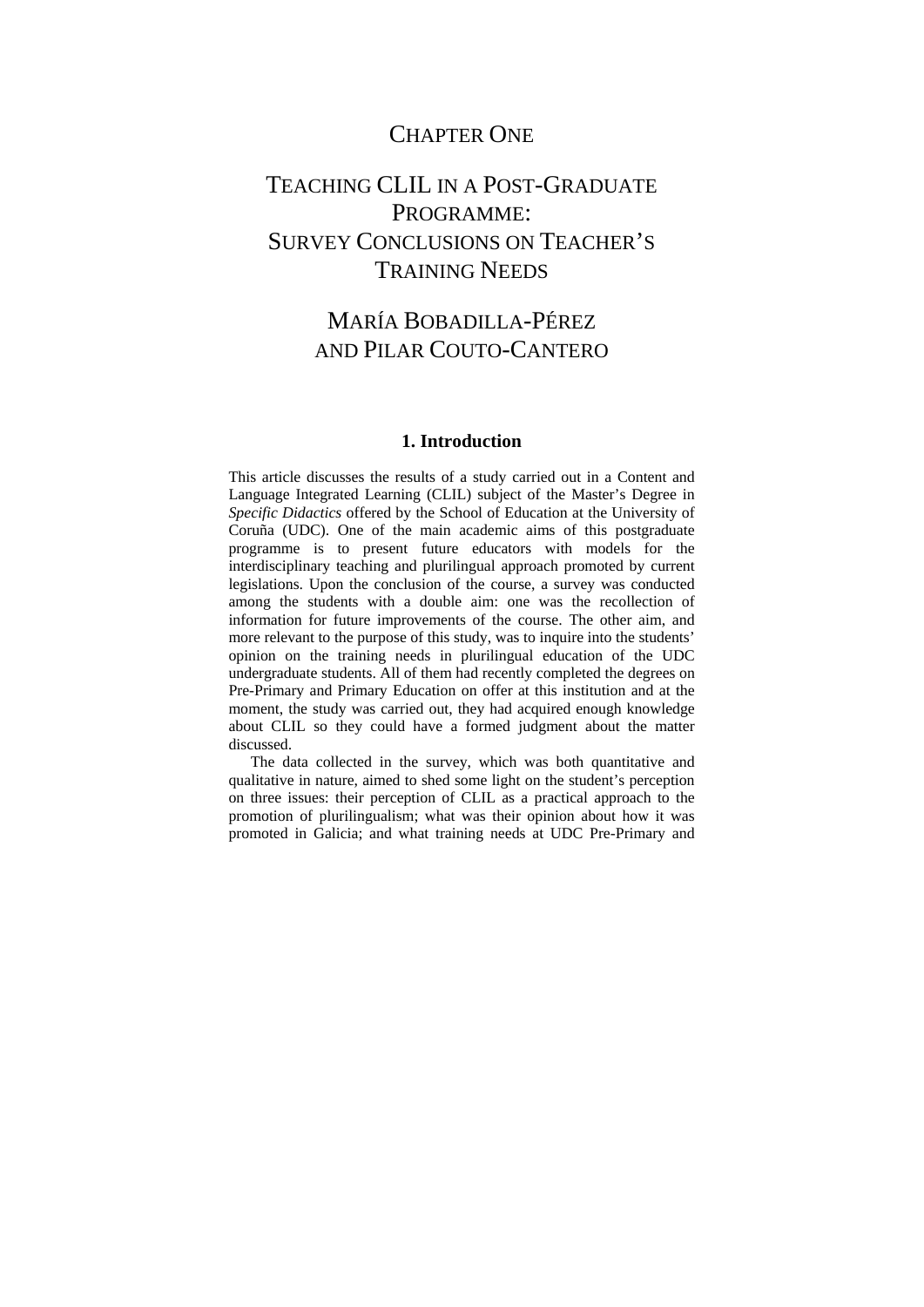Primary Education degrees they felt were necessary for the students' future exercise of their profession in plurilingual institutions in our autonomous community. We present here the analysis of such data and the preliminary conclusions arrived to, which triggered questions about the need to revisit undergraduate education programmes at the University of A Coruña contemplating the incorporation of a CLIL specific subject, which would better prepare students for their future profession.

In order to contextualize the study, it is necessary to define the concept of plurilingualism itself and to present the reasons that justify CLIL as the approach for its implementation following the guidelines provided by the Council of Europe. Since the object of study is a particular subject on offer at the UDC's Master's degree, the contents introduced in class are presented as required training needs for the formation of any teacher in a plurilingual system. Finally, with the aim of discussing the possibility of future modifications of UDC's study plan, we describe the current training offered in didactics of the foreign language and CLIL both in undergraduate and graduate programmes.

#### **2. Plurilingualism and CLIL**

In order to adopt the plurilingual educational model promoted at the continental level by European Linguistic Policies, in 2010 the Galician local government encouraged the plurilingual designation of 52 schools in our community and since then, the number has steadily been increasing so that by the year 2015 that number had reached the 274 mark. Several laws, some of them not exempt from public discussion, are regulating that implementation*.* That was the case of the controversy triggered by the highly criticised "Galician Decree on Plurilingualism (79/2010)"<sup>1</sup> for nonuniversity teachings, which would directly affect the existing policy of having half the Primary and Secondary school subjects taught in Galician and the other half in Spanish, since now plurilingual institutions would have to bestow some of that L1 class time to subjects being taught in L2s through CLIL methodology. Following the guidelines provided by that decree, an Act was approved regulating plurilingual schools in the Galician autonomous community by establishing the linguistic requirements that the institutions must meet for the compulsory stages of

 1 Decreto 79/2010, de 20 de mayo, para el plurilingüismo en la enseñanza no universitaria de Galicia.

http://www.xunta.gal/dog/Publicados/2010/20100525/Anuncio17BE6\_es.html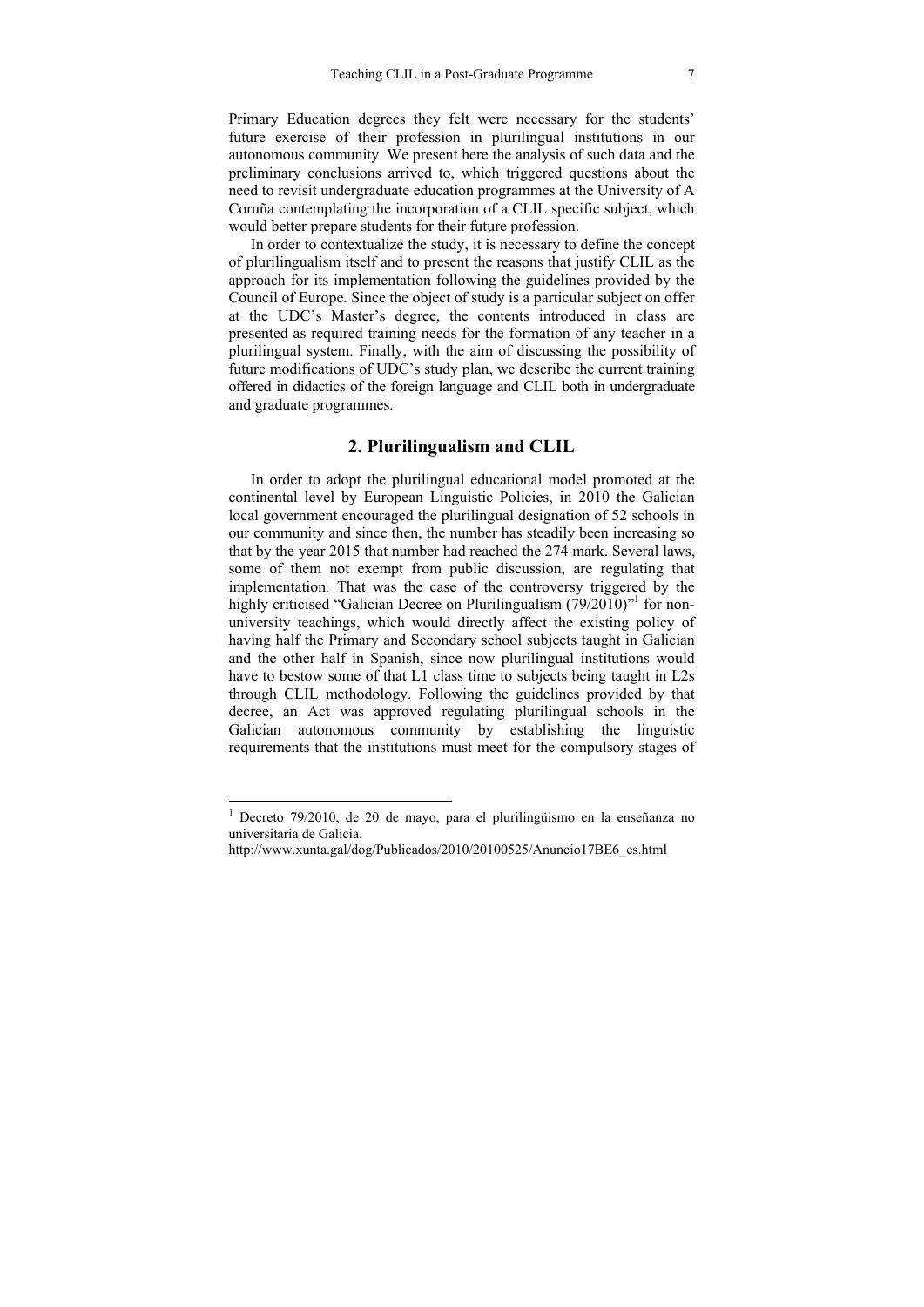Primary and Secondary Education<sup>2</sup>. Although there is no actual regulation in that sense for the non-compulsory stage of pre-school education, those institutions seeking to develop the plurilingual competence among their students should reinforce foreign languages in that stage. The Act also establishes a B2 level proficiency certificate as a requirement to teach CLIL sections.

In spite of the above-mentioned controversy caused by the implementation of plurilingual policies in the Galician bilingual community, more and more schools are choosing the linguistic designation promoted by guidelines presented in the *Common European Framework of Reference*  for Languages<sup>3</sup>, from now referred to as CEFRL. In its introductory chapter, a section is devoted to defining the term "plurilingualism" as opposed to the term "multilingualism":

Plurilingualism differs from multilingualism, which is the knowledge of a number of languages, or the co-existence of different languages in a given society...Beyond this, the plurilingual approach emphasizes the fact that as an individual person's experience of language in its cultural contexts expands, from the language of the home to that of society at large and then to the languages of other peoples (whether learnt at school or college, or by direct experience), he or she does not keep these languages and cultures in strictly separated mental compartments, but rather builds up a communicative competence to which all knowledge and experience of language contributes and in which languages interrelate and interact (CEFRL, 4)

That definition given by the CEFRL implies a dramatic change in the way schools should approach the treatment of foreign languages. With a multilingual approach, the use of the L2s at schools was only limited and used within the foreign language lesson. In fact, this multilingual approach to language teaching has been the only one used for decades in the Spanish educational institutions. During the 80s and 90s, foreign languages were taught at Spanish and Galician schools, but students did not have the chance to use the language outside the classroom or even outside the school. English or French were only learned and used within the specific

 2 Orden de 12 de mayo de 2011 por la que se regulan los centros plurilingües en la Comunidad Autónoma de Galicia y se establece el procedimiento de incorporación de nuevos centros a la Red de Centros Plurilingües de Galicia.

https://www.xunta.gal/dog/Publicados/2011/20110520/AnuncioC3F1-160511- 1748\_es.html

<sup>3</sup> Council of Europe, *Common European Framework of Reference for Languages: Learning, Teaching, Assessment* (Cambridge: Cambridge University Press, 2001).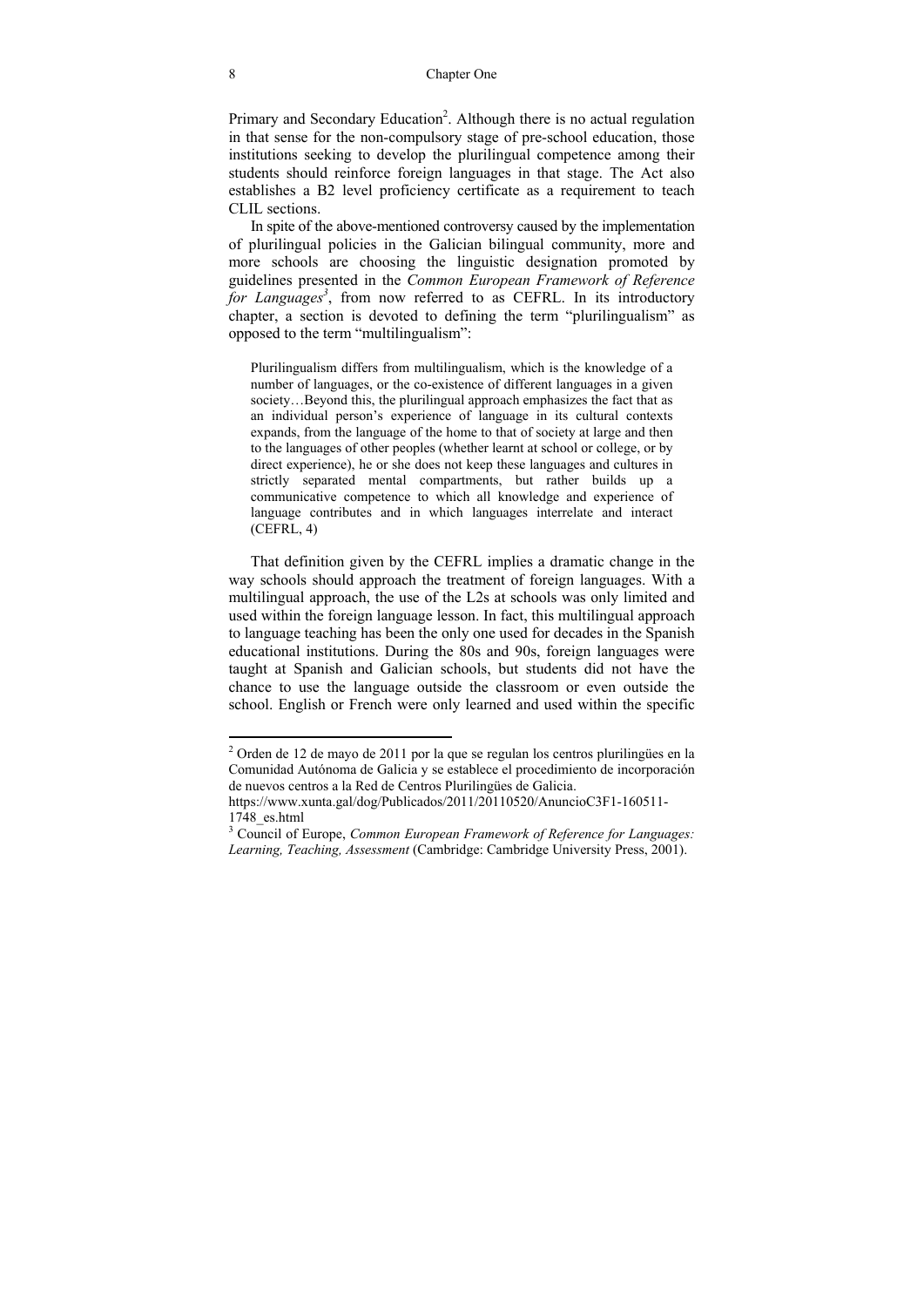linguistic subjects and students would not be encouraged to use them elsewhere. Furthermore, the methodology used in our language classrooms has been in general quite traditional: teacher-centred classrooms with a focus on learning grammar and vocabulary and hardly any time to put that knowledge into practice. The choice of such methodology might somehow be explained by the fact that during the last decades of the  $20<sup>th</sup>$  century in Primary and Secondary school classrooms in our country there was an average of 40 students per class, due to the so-called "baby boom" of the sixties and seventies. If we compare this number of students with the situation nowadays (25-30), it is understandable that it would be difficult to give so many students the opportunity to properly use the language in such a limited time period (two or three weekly hours).

Making an allowance for that needed change, the last two educational laws passed during the  $21<sup>st</sup>$  century have emphasised a plurilingual approach to the teaching and learning processes of foreign languages. Thus, following the guidelines provided by the CEFRL, the last two national educational laws in Spain, the Organic Law on Education-LOE  $(2006)^4$  and the Organic Law of Improvement of Educational Quality-LOMCE  $(2013)^5$ , specifically establish the implementation of plurilingual policies. One of the final dispositions of the LOE (the seventh) instructs the establishment of plurilingual education to be done in coordination with the autonomous communities, paying particular attention to the linguistic reality of each of the regions. The LOMCE takes a step forward in the promotion of plurilingualism, addressing the insufficient promotion of foreign language acquisition by the Spanish educational system and establishes as one of its main priorities the construction of a European project as defined by the Council of Europe<sup>6</sup>:

La Ley apoya decididamente el plurilingüismo, redoblando los esfuerzos para conseguir que los estudiantes se desenvuelvan con fluidez al menos en una primera lengua extranjera, cuyo nivel de comprensión oral y lectora y

1

<sup>4</sup> Ley Orgánica de Educación: https://www.boe.es/buscar/pdf/2006/BOE-A-2006- 7899-consolidado.pdf

 $5$  Ley Orgánica 8/2013, de 9 de diciembre, para la mejora de la calidad educativa (*LOMCE*):https://www.boe.es/buscar/pdf/2013/BOE-A-2013-12886 consolidado.pdf

<sup>&</sup>lt;sup>6</sup> My translation: The LOMCE decidedly supports plurilingualism, strengthens its efforts towards achieving the students' fluency in at least a first foreign language, whose level of oral and written comprehension and of oral and written expression results decisive to favour employability and professional ambitions, and for that it makes a decided commitment towards the curricular incorporation of a second language (LOMCE, 2013).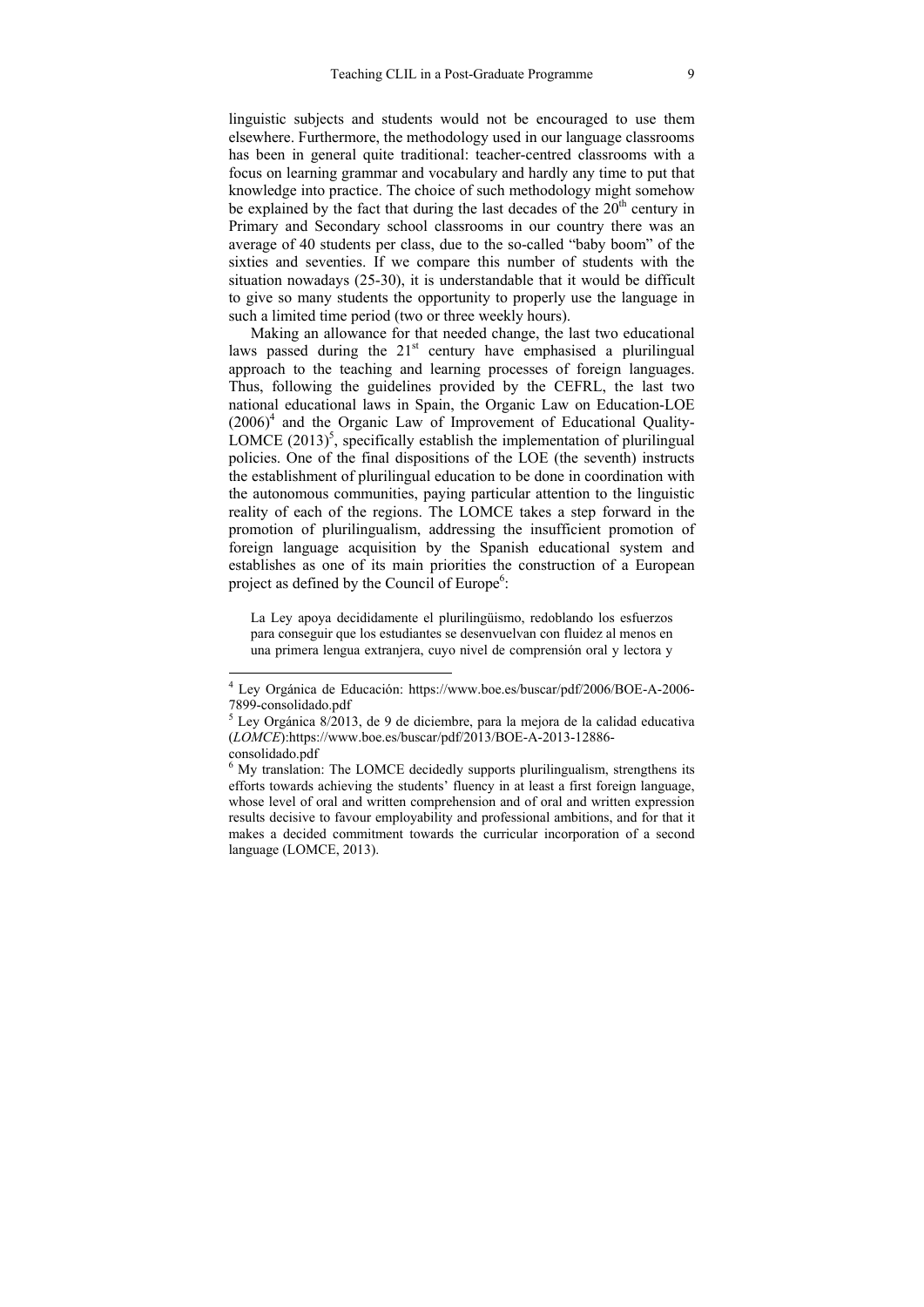de expresión oral y escrita resulta decisivo para favorecer la empleabilidad y las ambiciones profesionales, y por ello apuesta decididamente por la incorporación curricular de una segunda lengua extranjera (LOMCE, 2013).

In the Autonomous Community of Galicia where this study takes place several steps are being taken in the promotion of plurilingualism: the establishment of bilingual sections and plurilingual designation of schools; for students, grants are offered to take language courses in foreign countries; for teachers in general, the CUALE programme gives them the opportunity to improve their language skills, and the PALE programme is specifically designed for those teaching non-linguistic subjects in a foreign language. However, in spite of these efforts, there is still a lot of room for improvement, particularly in reference to teacher training in specific methodologies for the integration of language and content in the classrooms.

The plurilingual approach discussed here implies an extension of the use of the foreign language; in order to develop the plurilingual communicative competence, content and language teaching approaches should be implemented in non-linguistic subjects. *Content and Language Integrated Learning* (CLIL) is the methodology that practising teachers should be implementing and should be trained in; having a relatively good command of the foreign language does not by itself enable the professional to teach a non-linguistic subject in any language other than the mother tongue.

 CLIL is an umbrella term coined by David Marsh and Anne Maljers in 1994 that covers many varieties of educational programmes and projects focused on the teaching and learning of academic content through a language other than the mother tongue. Coyle, Hood and Marsh<sup>7</sup> in their benchmark study on the subject, define the approach as:

Content and Language Integrated Learning (CLIL) is a dual-focused educational approach in which a traditional language is used for the learning and teaching of both content and language. That is, in the teaching and learning process, there is a focus not only on content, and not only on language. Each is interwoven, even if the emphasis is greater on one or the other at a given time. (2010, p.1)

 $\overline{a}$ 

<sup>7</sup> Do Coyle, Philip Hood, and David Marsh, *CLIL. Content and Language Integrated Learning* (Cambridge: Cambridge University Press, 2010).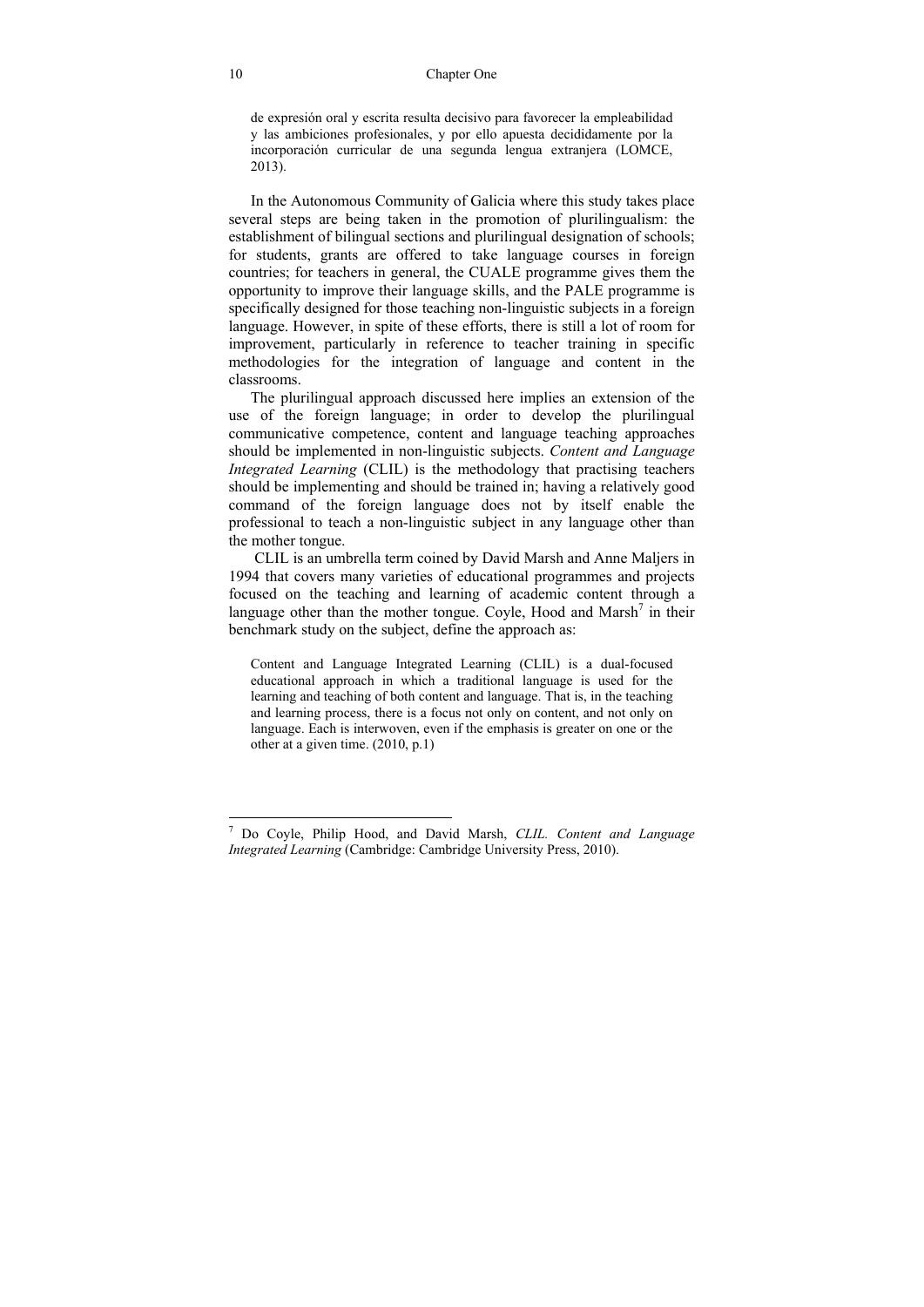#### **3. CLIL teacher training contents**

Understanding the implementation of CLIL implies being familiar with the pedagogical theories that support the approach. It is not enough, as previously discussed, to have a certain proficiency in the foreign language to be able to teach a bilingual section. In the Master's degree, the theories of several key authors in pedagogy and bilingualism are discussed, Benjamin Bloom<sup>8</sup>, Jim Cummins<sup>9</sup> or Lev Vygotsky<sup>10</sup>. Crucial in understanding cognition, thinking processes and their relationship with language is Bloom's suggestion of categorisation of the thinking skills, and its revised version presented by Anderson and Kratwohl<sup>11</sup>. This division between HOTs (Higher Order Thinking Skills) and LOTs (Lower Order Thinking Skills) enables the CLIL teacher to help their students develop their thinking skills and to link thinking and language. Therefore, he or she can properly prepare and plan for the "most crucial element for successful CLIL" (Coyle, Hood and Marsh, 2010, p. 62), i.e. "Language for Learning" within the CLIL language triptych composed of these three elements:

- Language of Learning: Content obligatory language related to the subject or topic.
- Language for Learning: Language needed to operate in a foreign language environment.
- Language through Learning: New language that cannot be planned.

Cummins's theories (1984), which differentiate between two types of language proficiency, are key in understanding linguistic immersion process in CLIL: BICs (Basic Interpersonal Communication Skills) and CALPs (Cognitive Academic Language Proficiency). According to Cummins, within two years of immersion many children can develop native fluency in the foreign language (i.e. BICS), but take longer in achieving CALPs. In addition, Cummins's discussion on the existence of a

1

<sup>8</sup> Benjamin S. Bloom ed., *Taxonomy of Educational Objectives, Handbook I: Cognitive Domain* (New York, Longman, 1956).

<sup>&</sup>lt;sup>9</sup> Jim Cummins, *Bilingualism and Special Education: Issues in Assessment and <i>Pedagogy* (Clevedon: Multilingual Matters, 1984).

<sup>&</sup>lt;sup>10</sup> Lev S. Vygotsky, *Mind in Society: The Development of Higher Psychological processes* (Cambridge, MA: Harvard University Press, 1978).<br><sup>11</sup> Lorin W. Anderson and David Krathwohl (eds.), *A Taxonomy for Learning*,

*Teaching and Assessing: A Revision of Bloom's Educational Objectives* (Longman: New York, 2001).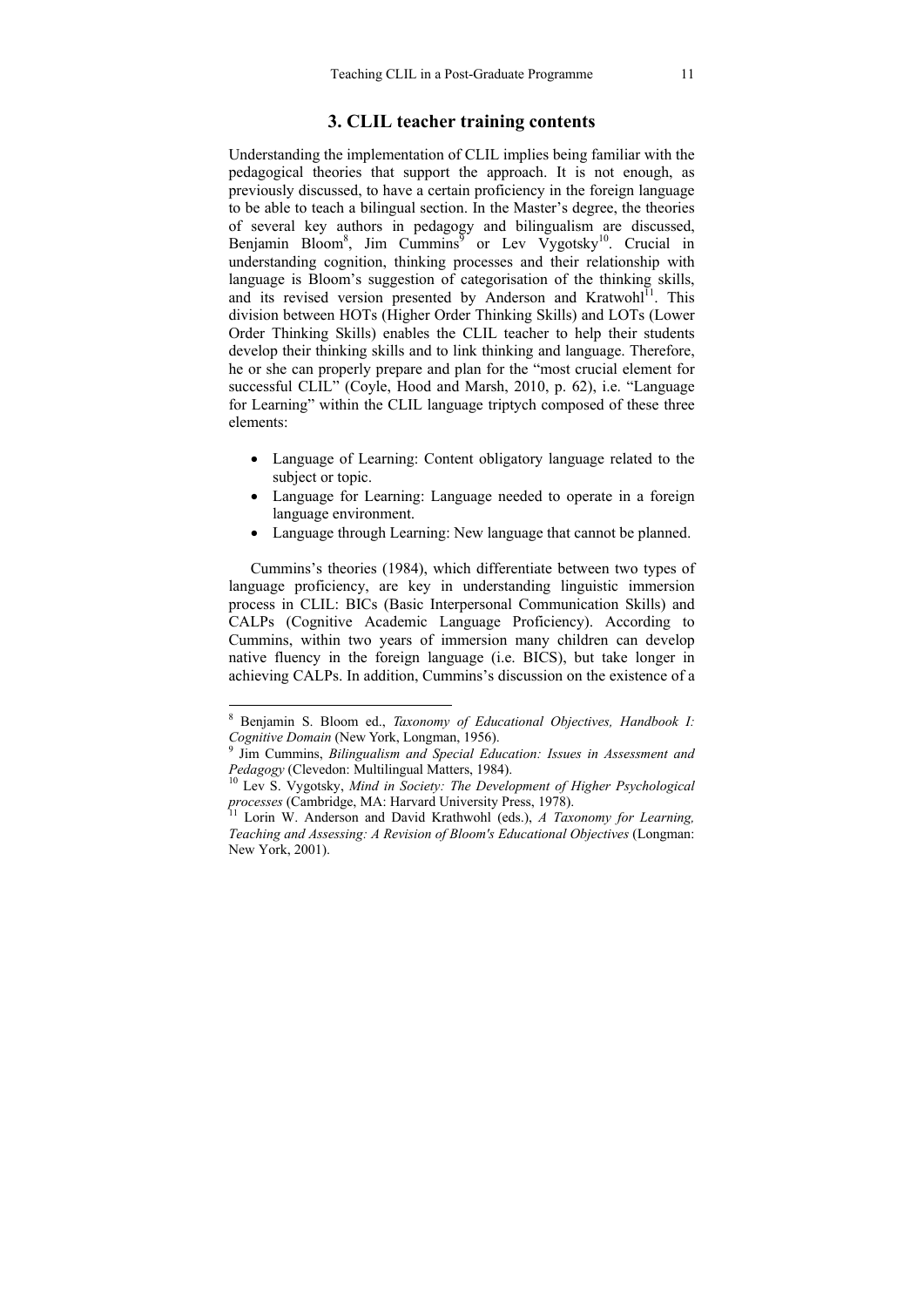#### 12 Chapter One

*Common Underlying Proficiency* (CUP) justifies the development of the above-mentioned "communicative competence to which all knowledge and experience of language contributes and in which languages interrelate and interact (CEFRL, 4)". This CUP is a set of skills and metalinguistic knowledge acquired while learning one language that serve as the base for developing second languages. Also, Vygotsky's (1978) concepts of "scaffolding" and "zone of proximal development" (ZPD) are fundamental concepts in CLIL. The concept of ZPD was introduced by the author to "describe the kind of learning which is always challenging yet potentially within the reach of individual learners on condition that appropriate support, scaffolding and guidance are provided" (Coyle, Hood and Marsh, 2010, pp. 29). Therefore, the CLIL teacher must be trained in the specific scaffolding strategies for CLIL (visuals, task design, use of dictionary, use of the L1, etc.).

The CLIL teacher must learn how to plan, prepare and assess a CLIL unit, taking into consideration the so-called 4Cs framework. *Content:* the curricular subject-progression in knowledge, skills and understanding; *Communication*: using language to learn while learning to use language; *Cognition*: developing cognitive and thinking skills; *Culture*: understanding ourselves and other cultures. According to the CEFRL, plurilingualism "has itself to be seen in the context of "pluriculturalism". Language is not only a major aspect of culture, but also a means of access to cultural manifestations" (CEFRL, 2002, 5). The consideration of culture as one of the main elements of CLIL contributes to the development of the global citizenship promoted by the Council of Europe. In the subject good practices, resources and materials are presented and analysed in class.

#### **4. Foreign Language and CLIL Training at the UDC School of Education: Undergraduate and Post-graduate programmes**

The University of Coruña offers degrees in Pre-Primary and Primary education, but does not offer the specialisation in foreign languages, the so-called *Mención en Lenguas Extranjeras,* which would enable them to teach the foreign language class. Graduate students at UDC will, therefore, become Primary school generalists or Pre-school teachers. For several reasons, we acknowledge the fact that the amount of credits devoted to *Didactics of the Foreign Language* subject is very limited; actually, there is only a six ECTS compulsory course on offer for the degrees in Primary Education and Pre-Primary Education. Our students must take that class during their third year from the month of March to the middle of May;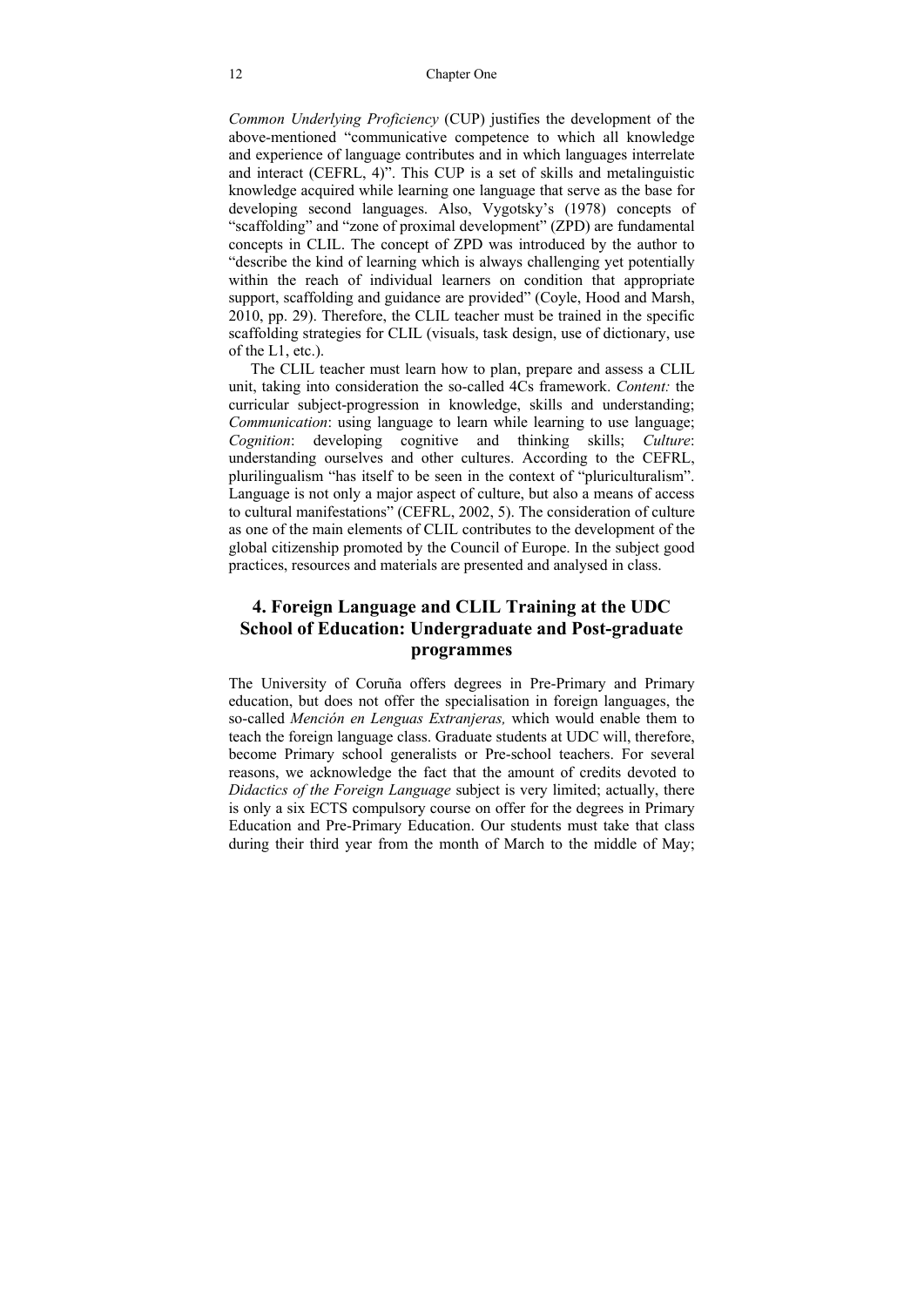during the month of February they are doing their internships at schools, and so we only have two and a half intensive months to achieve all the learning outcomes planned for our subject, which is, in fact, a challenge. But, in spite of that, during our lectures and seminars we introduce relevant contents in the area: European and national policies which define the foreign language curriculum (CEFRL, LOE and LOMCE Educational Laws, Local Decrees on Plurilingualism, etc.); teaching approaches and methods (Communicative Language Teaching, Total Physical Response, Project Based Learning, etc.); we also devote class time to presenting resources and good practices in the Foreign Language Classroom.

Although, as we mentioned before, these students will not become specialists in foreign language, they should be as familiar with principles of foreign language teaching as they are with any specific didactic areas (Physical Education, Music, Arts, Science…). We also consider that one of the aims of our subject is to promote among our students the sense of self-responsibility towards the development of their language proficiency. Therefore, with that in mind, as part of the individual working time observed within the European Credit System, we present the students with the resources to practice the presumed B1 level they should have on completing Upper Secondary School.

For the reasons discussed above, the future teaching practice of many of our UDC students will be defined by the plurilingual designation of the growing number of Galician Schools. That is why in our *Didactics of the Foreign Language* subject we are introducing some basic concepts of CLIL, but it is definitely insufficient. In order to complete that limited training that UDC undergraduate educational programmes have in CLIL methodologies, the university offers a Master's Degree in Specific Didactics, which trains postgraduate students in interdisciplinary approaches with CLIL being one of its major methodological vehicles. This subject has a practical approach, so at the end of the course students are required to make and present in class a CLIL project of their choice, either for Primary or for Pre-Primary. Teachers of areas of Didactics of Language and Literature have also presented the Dean's office the programme for a specific subject in CLIL to be offered as an optional 4.5 ECTS subject that students seeking a degree in Primary Education could take. At this moment, the inclusion of this subject in the study plan of that particular degree requires its modification, a difficult process due to the administrative steps that would need to be taken. Nevertheless, the School of Education is working on the proposal of a bilingual degree in Primary Education as a part of the internationalisation strategy of the University of A Coruña. If the implementation of this degree were successful, then the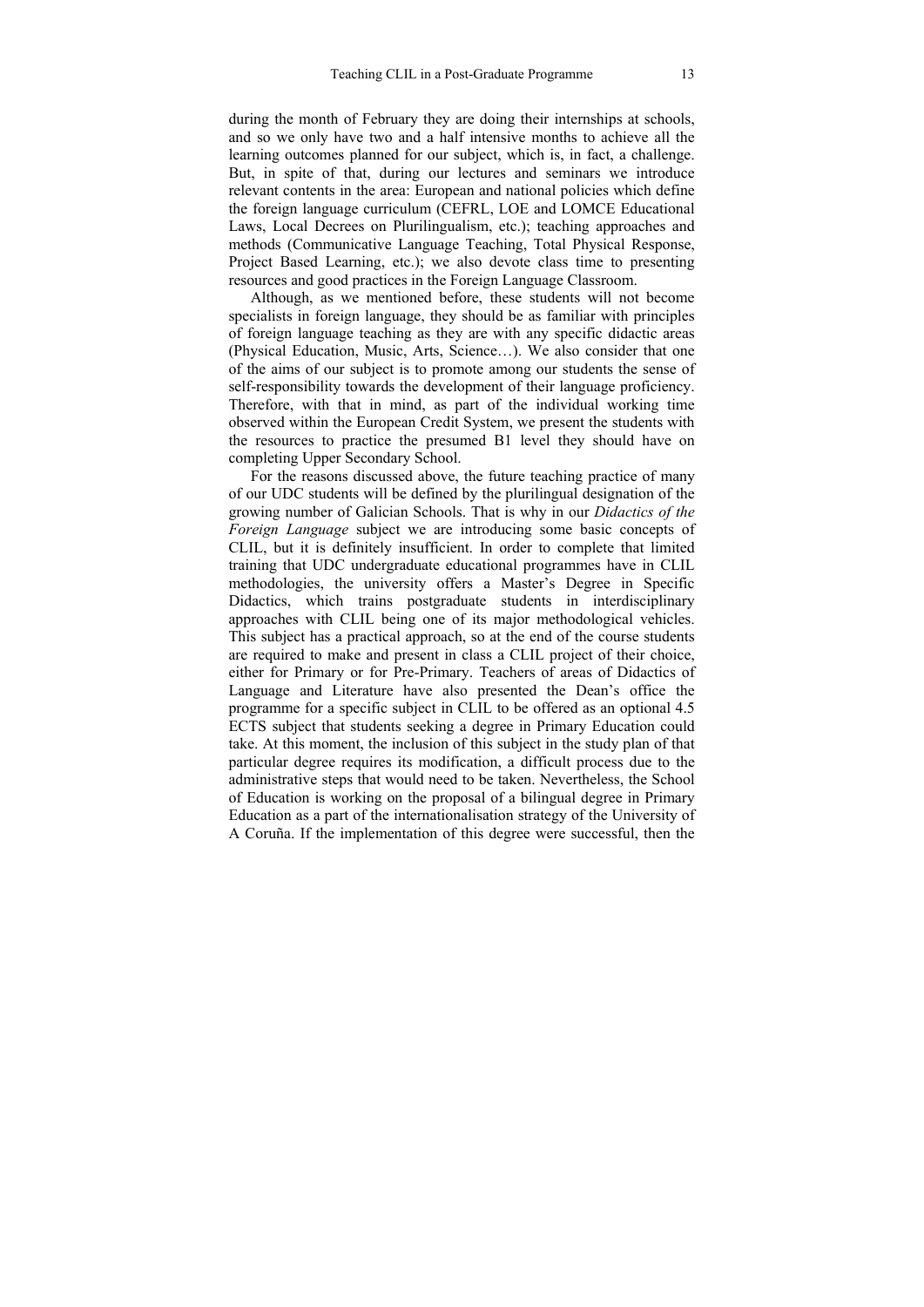CLIL subject discussed here would be included in its study plan. However, in spite of all the efforts taken it should be noted that any study plan in a Degree in Pre-primary and Primary Education in a plurilingual Europe should include, in our opinion, teacher training in the integration of content and language in the classroom.

#### **5. Study, instruments and data collection**

Within this context, it should be argued that the undergraduate teaching programmes at UDC should be revisited at some point in order to meet the demands of today's society. The students' point of view on that matter has to be taken into consideration. That is why, as a starting point in this ongoing discussion, we conducted a survey among the students registered on the Master's Degree in Specific Didactics once they had completed the course on content and language integrated learning. The intention was to inquire into their opinion on the training needs in the plurilingual education of UDC students.

This CLIL subject is one of the three compulsory subjects of the Module in Innovative Didactics of the Master's Degree. Most of the students had some very basic knowledge of the matter, as they came from the undergraduate programmes on offer at UDC. Nevertheless, the methodology here is further considered, both theoretical and practical components are presented, so that the contents in the teaching guide include a discussion on these CLIL essentials.

A total of 19 students participated in the study. They all came from the following undergraduate degrees on offer at the University of A Coruña: Primary Education (six students); Primary Education with Physical Education (PE) Specialisation (nine students); Pre-school Education (four students).

The data was elicited at the end of the term, once the students had completed all the tasks and assignments for the subject. They were asked to answer a survey with 45 questions, which were designed following the requirements of a Likert scale. They were also asked to give their personal opinion on the different areas of inquiry. Quantitative and qualitative information was analysed. Data collection took place during a 45 minutes session where all students answered in writing. All of the students entirely completed the survey and provided opinions on the matter showing that the focus of the study was of great concern for them.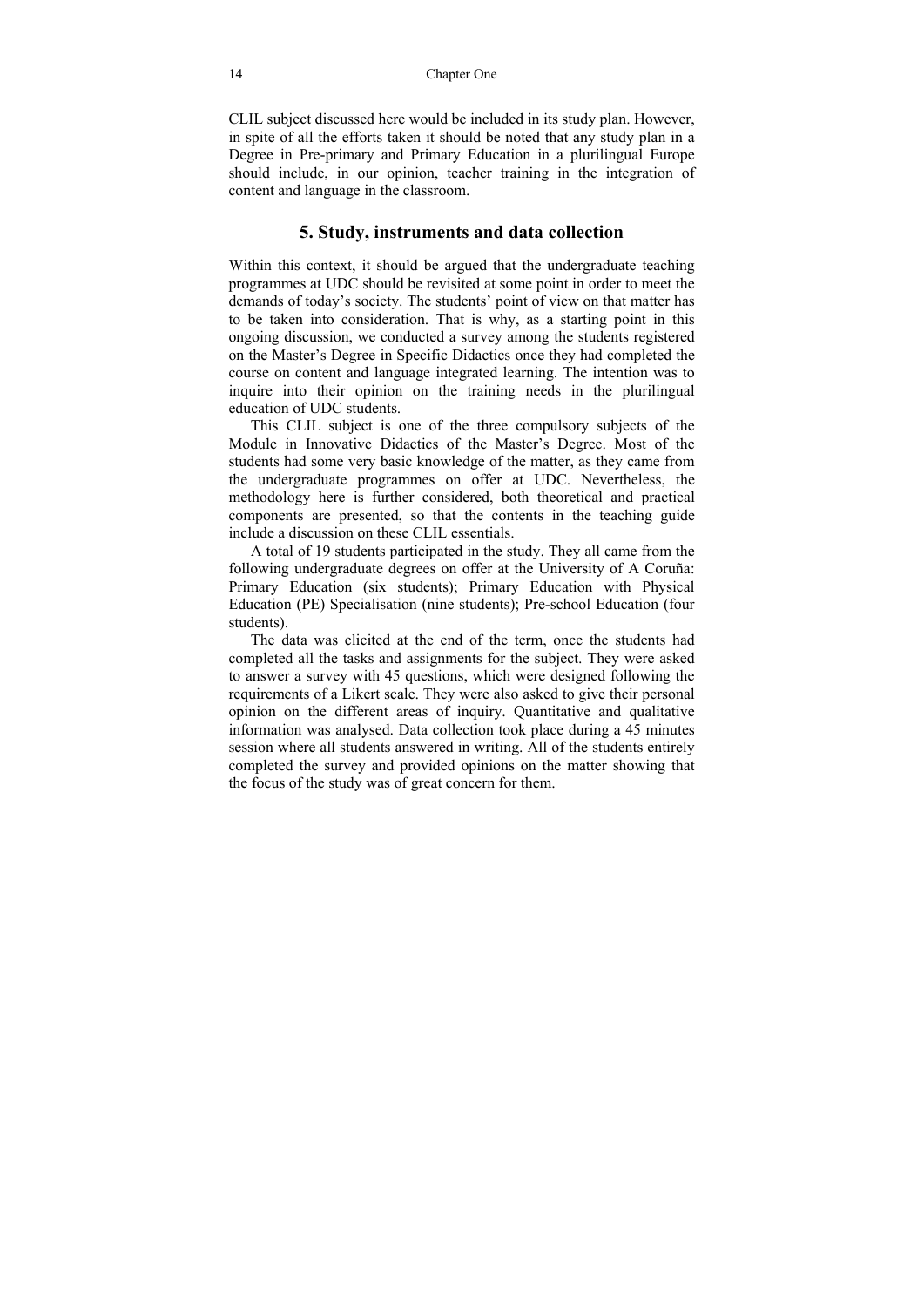#### **6. Discussion**

The survey presented questions organised into three areas of inquiry:

- a) Student's perception of CLIL as a feasible methodology.
- b) Student's perception of the promotion of plurilingualism in Galicia.
- c) Teacher training in foreign languages in their undergraduate degree.

In the first part of the survey, students were asked about their perceptions of CLIL once they had completed this particular course. This part of the survey should serve as course assessment by providing the teacher with relevant information regarding the contents considered so it could be improved in subsequent editions of the Master's. Students were asked whether they saw CLIL as a feasible methodology to be implemented in Galician schools. 78% of the participants found that too much theoretical training in CLIL can confuse the teachers, but 81% thought it would be better to explore more good practices in CLIL. Therefore, the emphasis on teacher training programmes should fall less on reviewing the theoretical framework and more on observing and assessing effective CLIL practices. Also, 72% of the participants thought that, in spite of the benefits of CLIL, its application carries along with it some hitches: curricular adaptations, complications for the students and for the parents, or not enough reliable resources available.

Regarding the lack of resources, particularly interesting were the personal comments of those students who had designed a final project for the Pre-Primary classroom. Compared to those designing a CLIL project for Primary education, they did not find as many specific books, textbooks, previous projects or websites. In fact, most of the resources available for Pre-Primary are ESL materials. Current legislations, in theory, encourage the promotion of plurilingualism at all educational stages, but it seems that the efforts are mostly put on the compulsory stages. In that sense, the Organic Law of Education-LOE (2006), which still regulates the curricula for Pre-Primary<sup>12</sup>, encourages the promotion of plurilingualism from the stage of Pre-Primary education: "El Gobierno establecerá las bases de la educación plurilingüe desde segundo ciclo de Educación Infantil hasta Bachillerato, previa consulta a las Comunidades

 $\overline{a}$ 

 $12$  Pre-Primary is the only educational stage that has not been modified by the LOMCE (2013).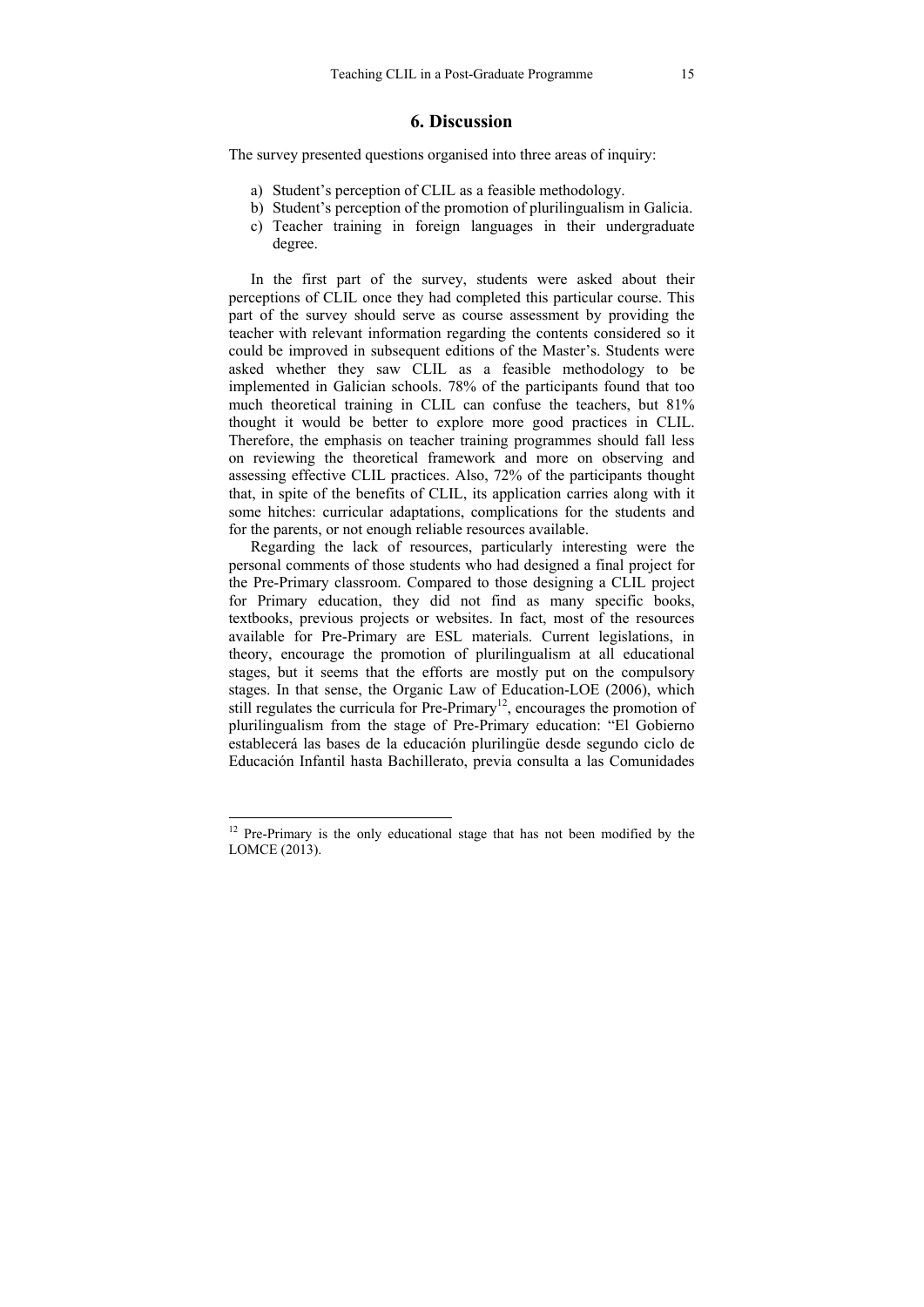Autónomas"13. But, in spite of this, we argue here that Pre-Primary is the most overlooked stage in the promotion of plurilingualism, and we must not forget that early childhood is a critical age<sup>14</sup> in the acquisition of foreign languages. The concretion of the LOE curriculum for the autonomous community of Galicia for Pre-Primary Education, with respect to the treatment of second languages, only suggests three weekly periods of twenty minutes each and only in the second cycle, thus overlooking ages 0-3 and not giving enough presence to foreign languages during the ages 3-5. In addition, the norm that regulates bilingual sections and plurilingual schools for the local administration of Galicia only focuses on the compulsory educational stages, i.e. Primary and Secondary Education. All of this results in difficulties for pre-primary teachers to coordinate efforts and share resources for the promotion of plurilingualism during that stage. Furthermore, publishing companies do not show interest in developing specific CLIL materials for that stage.

The students were also asked about their perception on how plurilingualism was promoted in Galicia, and they were in fact very sceptical towards it. 80% were critical towards the Galician Decree on Plurilingualism. 87% of the students had the chance to observe plurilingual/bilingual practices during their internship and 89% of them were critical towards those practices: too much L1 spoken, traditional methodologies or the teachers' language level proficiency were some of the arguments discussed. On the other hand, 86% of them acknowledged to some degree the fact that the designation on plurilingual institutions in Galicia is relatively new and that the process needs adaptation. A high 96% of them also confirmed that at the specific institutions where they had done their internships, the second language was almost absent in the Pre-Primary classrooms. Students observed, on their written remarks, that more resources should be given to active teachers to improve their proficiency, such as language refresher courses or grants to take courses in the foreign country. These resources are in fact available and funded by the educational administration of Galicia. Besides the above-mentioned

1

<sup>&</sup>lt;sup>13</sup> My translation: "The National government will define the grounds for plurilingual education from the Second cycle of Pre-Primary to Upper Secondary Education, following consultations with the Autonomous Communities."

<sup>14</sup> Lennenberg (1967) in *Critical Period Hypothesis* defends the argument that, due to the plasticity of the child´s brain during growth, the period from early childhood to pre-puberty is key when it comes to L2 acquisition, particularly in the phonological sense. This is reason why for a very young learner it is easier to internalise and reproduce the sounds of the second language better than an adult learner.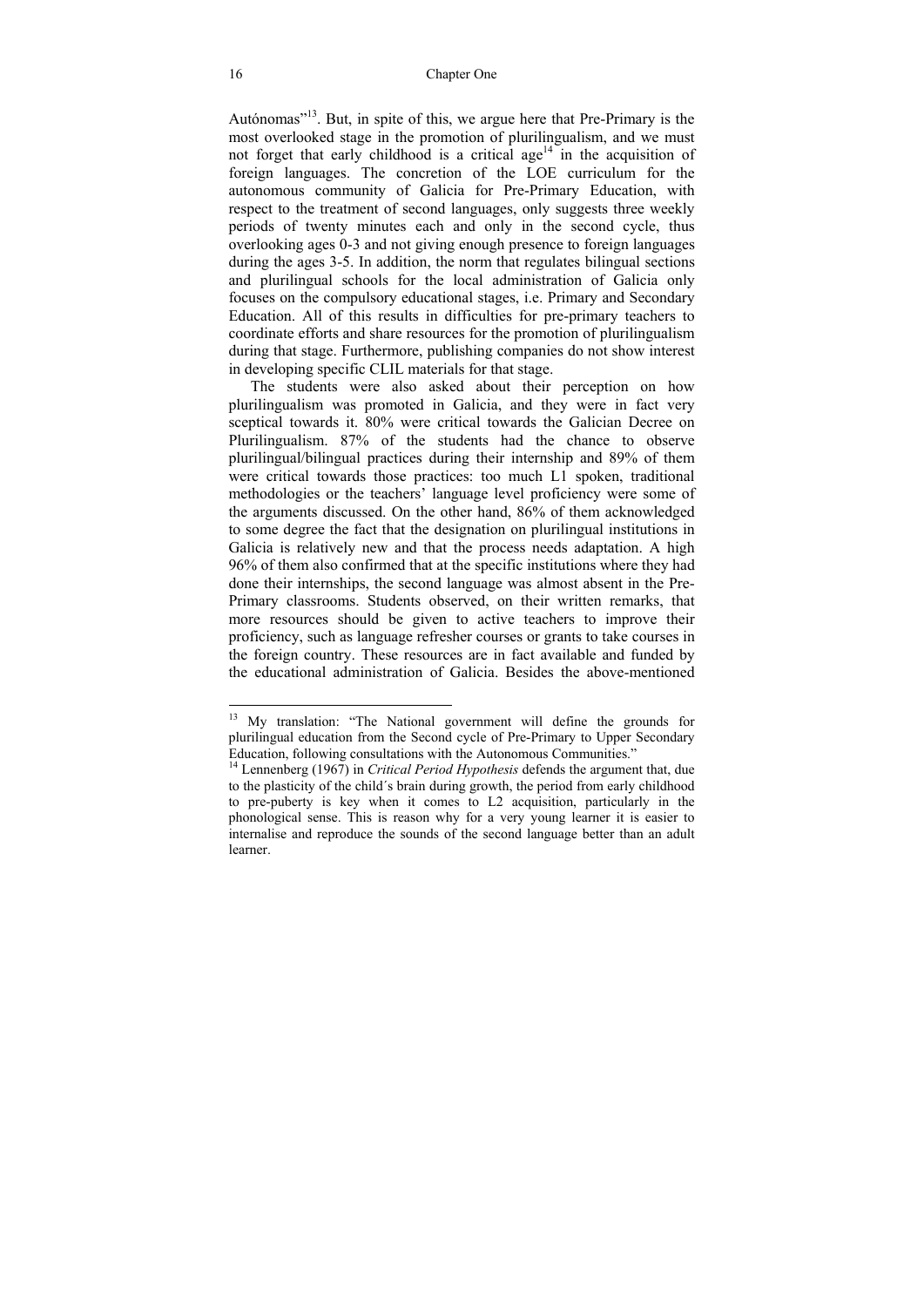programmes, the Council of Europe has the "Erasmus Plus Key Action 1 for School Staff Mobility" by which active teachers receive financial assistance from the European Union. Therefore, the resources are there. What is important here is that such programmes become even more visible so that more and more teachers participate in them. Sometimes it is not the lack of interest of the teachers in improving their foreign language, but that they are unaware of these programmes.

Regarding the last areas of inquiry about the students' perception of teacher training in foreign languages at UDC, the results were not surprising. 76% of them considered insufficient just one subject of *Didactics of the Foreign Language* in their undergraduate program. But, interestingly, the 91% of them who considered it adequate were PE specialists, which makes us question whether they perceive CLIL as an additional specialisation as opposed to a vehicular methodology for the one they already have. Remarkable was the fact that only 42% of them considered it important to have had a subject which just focused on EFL. This opinion differs very much from the initial position of many of the undergraduate students, who at the beginning of the course in *Didactics of the Foreign Language* thought there should be a subject just devoted to developing their proficiency in English. Unavoidably, this puts on the table the question about the main role of the professors in teacher training programs: Are they language teachers or methodology teachers? That question does not have a clear-cut answer, but the conclusion we can draw is that UDC students, once they complete their degree, start to acknowledge their need to develop foreign language proficiency. Eleven of the students that participated in the study are in possession of an official certificate of a B2 level of the foreign language (all of them in English). Four of them were preparing to take the B2 exam at the end of the year and two already have a C1 in English. B2 is currently in Galicia the level required to teach a non-linguistic subject in English, and the fact that a great majority of them had recently completed that level shows their awareness of the importance of acquiring a proper language competence for their future profession. 90% of them, on the other hand, considered it very important to have had a subject, which just focused on CLIL.

The personal opinions expressed by the students in this area of inquiry also shed some light on future paths UDC teacher training degrees could take in order to better prepare them to exercise their profession. Seven of them expressed the need to have a certain percentage of the 240 ECTS credits that they have to complete in order to get the degree in a foreign language. The percentages discussed differed from 33.3% up to 50%. As discussed before, currently the vice-dean of international relations at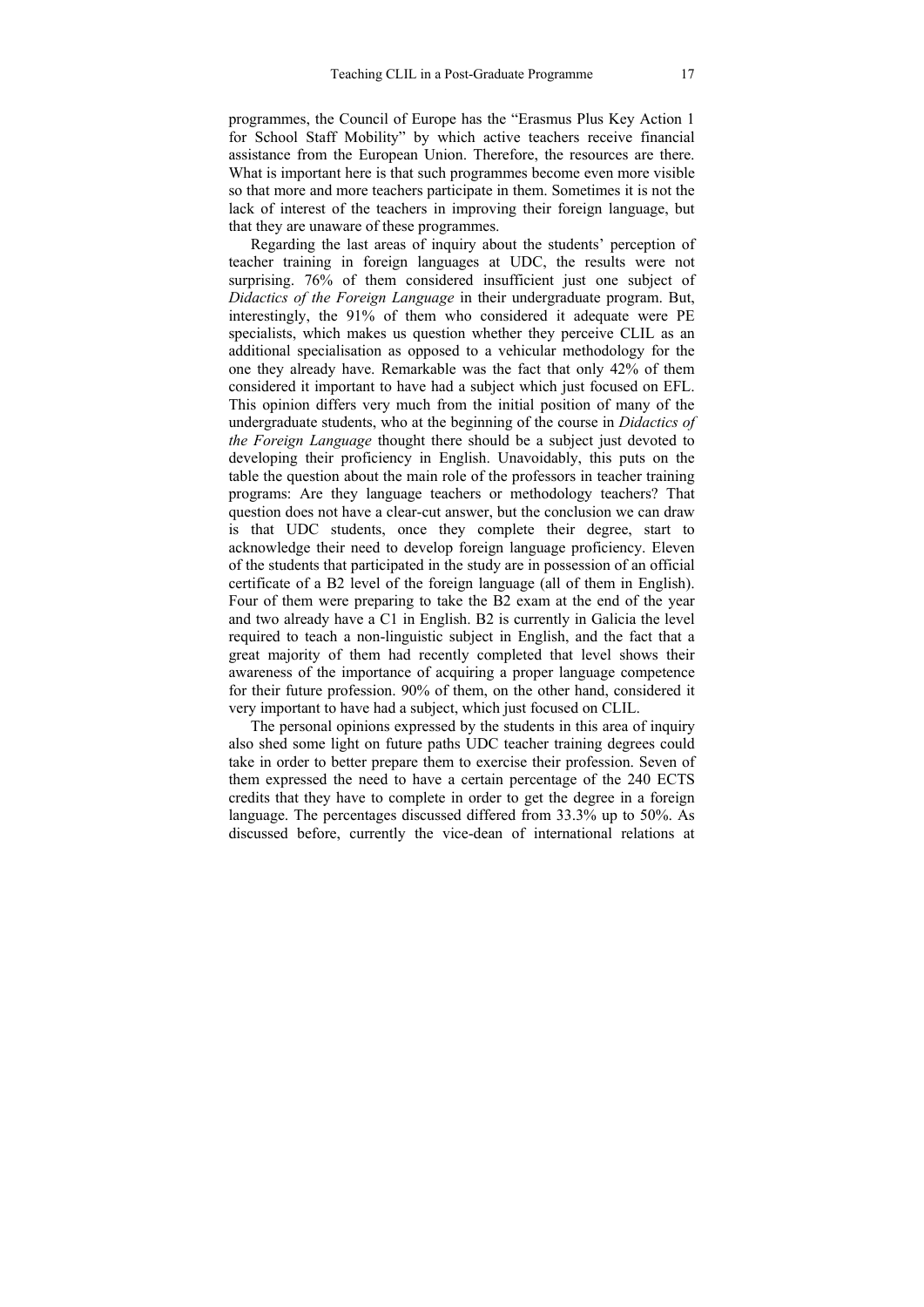UDC's School of Education is working on a proposal of different subjects taught in English at the School of Education. University regulations require 40% of the subjects taught in a foreign language. The idea discussed by the students in our study does not, however, have that purpose. What they suggest here is quite interesting: in order for a teacher to exercise their practice on a plurilingual educational system, it would be a great idea to be trained with the same methodology they are going to be asked to use. Therefore, they would be learning non-linguistic subjects of their degrees in the foreign language in the same way many primary school students nowadays are learning, for example, Science in English. Nevertheless, it is actually quite difficult to put that into practice due to different factors: the nature of the different subjects, the foreign language proficiency level of the faculty or their lack of training in content and language integrated learning. Then again, we must also acknowledge the effort the University of A Coruña is putting towards training its faculty to teach in English, offering for them every semester free courses on English Medium Instruction which are actually in very high demand.

#### **7. Conclusions**

This study presents the results of a first approach in the analysis of the teacher training needs in CLIL at the University of A Coruña. This being the first edition of the Master's program, the number of participants in the study might not have been significant enough. However, their answers actually shed some light on the initial steps that should be taken in order to develop or improve the plurilingual competence of Galician students. The first one should be a revision of current Primary and Pre-Primary Education programmes offered at UDC, so they can prepare students for their future teaching practice in plurilingual institutions. However, that is not an easy task, since these Bologna plans are only five years old and have recently been reviewed. In addition, devoting some credits to CLIL training in these programmes would unavoidably require reconsidering some areas with more presence in the current system, so deciding which one should be difficult.

Another step that should be taken in order to improve programmes that foster foreign languages in Galicia is to raise awareness among future and serving teachers about the importance of continuous learning in innovative methodologies. Also relevant is the acquisition of a real communicative competence in the foreign language, which should not be limited to proving to have official certification on paper but not in practice. Besides showing real proof of a certain proficiency in the  $L2 - B2$  in Galicia or C1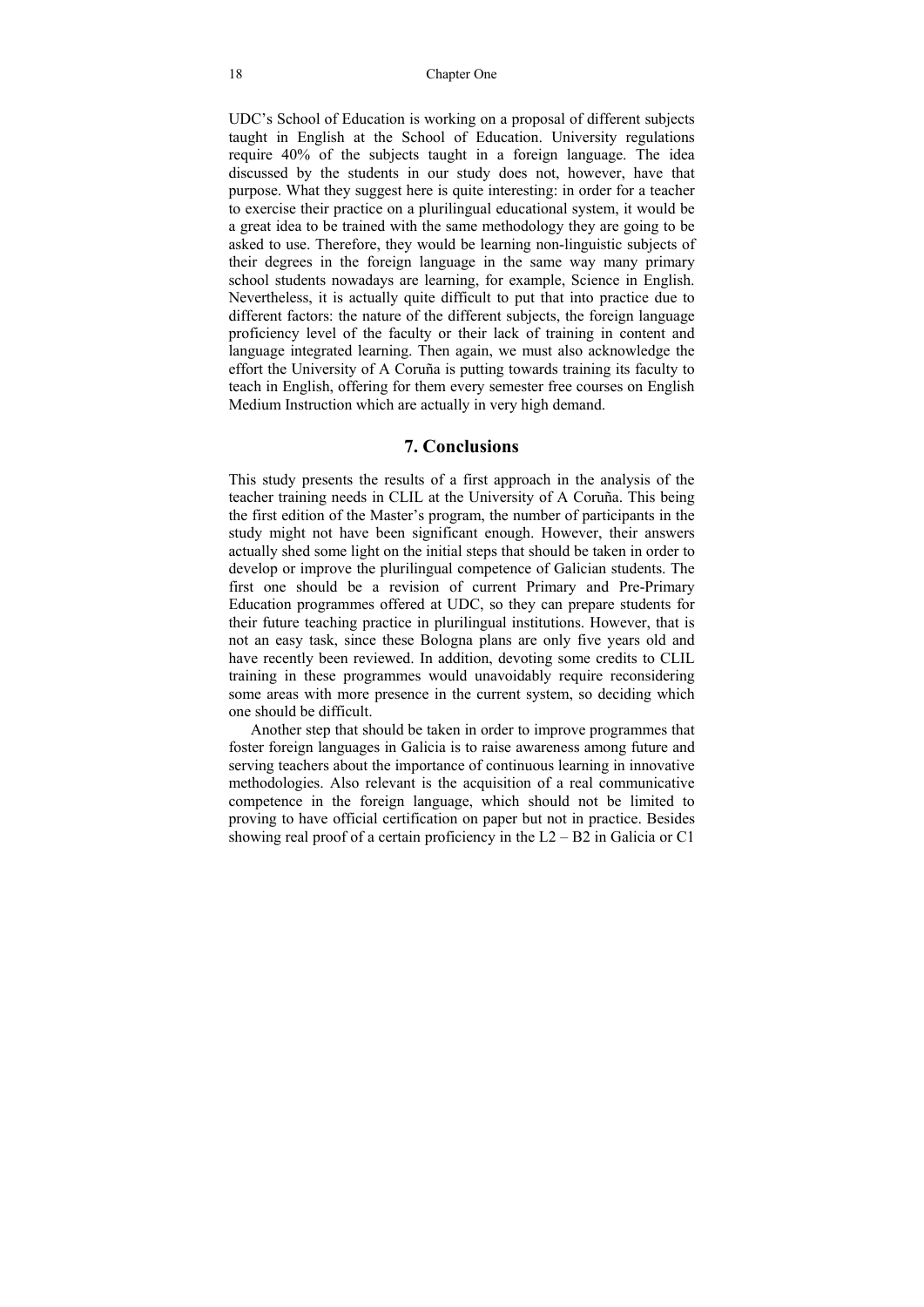in other Spanish communities – teachers should be required to attend courses on Content and Language Integrated Learning, so they understand that teaching CLIL does not only mean teaching in English.

Finally, more real efforts and resources should be put towards the promotion of plurilingualism in the stage of Pre-Primary Education. Even though it is not a compulsory stage, the early childhood is a key age period in developing foreign language proficiency.

#### **References**

- Anderson, Lorin W., and David Krathwohl, eds. Longman: New York, 2001. Bloom, Benjamin S., ed*.* New York, Longman, 1956.
- Coyle, Do, Phillip Hood, and David Marsh. *CLIL. Content and Language Integrated Learning.* Cambridge: Cambridge University Press, 2010.
- Cummins, Jim. *Bilingualism and Special Education: Issues in Assessment and Pedagogy*. Clevedon: Multilingual Matters, 1984.
- Council of Europe. *Common European Framework of Reference for the Teaching and Learning of Languages*. Cambridge: Cambridge University Press, 2001.
- Krashen, Stephen*. Second Language. Acquisition and Second Language Learning*. Oxford: Pergamon, 1981.
- Lenneberg, Eric. H. *Biological foundations of language*. Wiley: New York, 1967.
- Marsh, David*. Bilingual Education & Content and Language Integrated Learning*. Paris: International Association for Cross-cultural Communication, Language Teaching in the Member States of the European Union (Lingua), University of Sorbonne, 1994.
- Vygotsky, Lev S. *Mind in Society: The Development of Higher Psychological processes*. Cambridge, MA: Harvard University Press, 1978.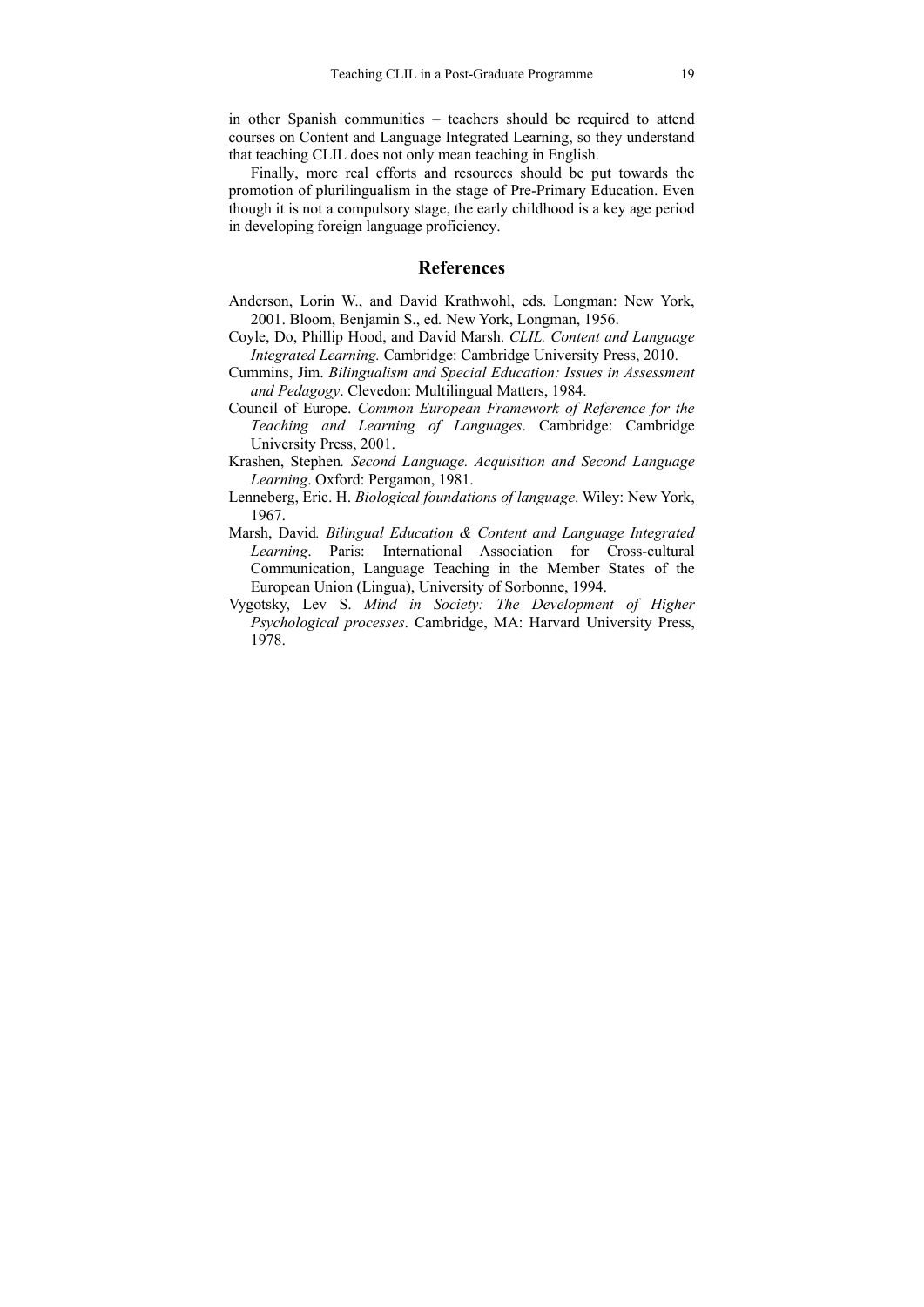### CHAPTER TWO

# TASK-BASED APPROACH TO TEACHING FOREIGN LANGUAGES TO OLDER ADULTS: A NEUROBIOLOGICAL PERSPECTIVE

### MAGDALENA KALITA

#### **1. Introduction**

Numerous parallel social, economic and political changes that we have been observing over the last years have given rise to diverse challenges to foreign language education and pedagogy. First, demographic changes such as an increase in longevity and a downturn in birth rates have led to an increase in the percentage of the population aged 65 and above. In the meantime, the idea of life-long learning has been gaining popularity, all these factors altogether resulting in a growing interest in education, including foreign language education, at an older age. What is more, the recent years are linked to considerable advances in brain research. Consequently, our knowledge of what happens in the learning brain has never been greater than it is now. Today, brain research findings are used to draw conclusions for education, including foreign language teaching and learning. Last but not least, we have been observing the evolution of the communicative methods into the task-based approach to foreign language teaching and learning. Bearing all these changes in mind, we can come to a conclusion that foreign language education is facing numerous new challenges which may lead to a change in how the existing theories of foreign language teaching and learning are viewed.

This paper aims primarily to offer a closer look at the nature of learning and its neurobiological conditions, as well as to briefly present older adults as foreign language learners. The discussion should revolve around the task-based approach and what it can possibly offer to older learners of foreign languages. This will be followed by the presentation of a research project focusing on older learners and the emotional dimension in a language class.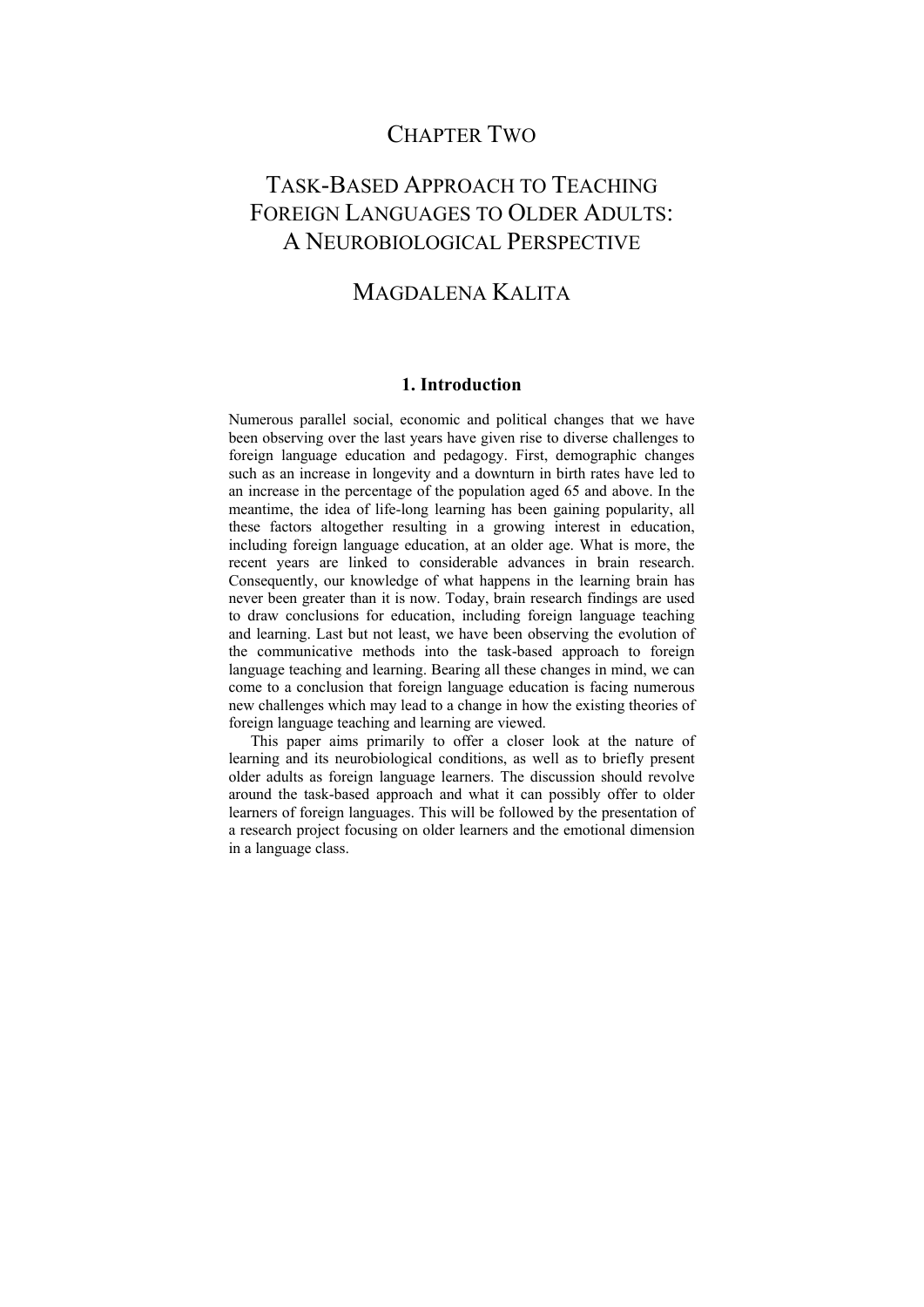#### **2. The neurobiology of learning**

The recent advances in neurobiological research have led to an exponential growth in the understanding of the most sophisticated and still mysterious structure of the human body: the brain. Technological progress has supplied researchers with tools such as imaging techniques, which allow for creating visual representations of the brain structure and its functions during information processing. The possibility of *spying* on our most valuable organ, which used to be virtually out of researchers' reach, provides us today with an even clearer picture of what occurs in the learning brain.

Thus, it shall come as no surprise that research in the neurosciences evokes the interest of educators, who seek to draw implications for the teaching-learning process and generate standards of brain-compatible and thus effective teaching. Some might argue that what results from neurobiological research findings is no different from our *common sense* and was already under debate since the  $18<sup>th</sup>$  century.<sup>1</sup> Attempts to create educational theories labelled with relatively newly coined phrases such as *brain-based* or *brain-compatible* could, therefore, be seen as reinventing the wheel. As a matter of fact, the role of emotional arousal of the learner or the importance of practice and active implementation of new knowledge, just to name a few examples, have long pertained to the main tenets of pedagogical theories. What clearly signals the progress, however, is that neurobiological research findings enable educationalists and learners to understand what the learning process consists in and what its prerequisite is. Or, to put it in a different way: *why is effective what a good teacher does and why is ineffective what a bad teacher does*. 2 The increased awareness of the neurobiological foundations of learning may empower both sides of the teaching-learning process to mould the learning context actively and optimise the process of teaching and learning.

Because a complete presentation of the overall up-to-date neurobiological research is beyond the scope of this chapter, the aim is to focus on the most relevant aspects of the learning process, i.e. those which enable us to understand what the prerequisite of learning is and which are of particular importance for this research.

1

<sup>&</sup>lt;sup>1</sup> Ulrich Herrmann, "Neurodidaktik – neue Wege des Lehrens und Lerners." In *Neurodidaktik. Grundlagen für gehirngerechtes Lehren und Lernen*, edited by Ulrich Herrmann (Weinham & Basel: Beltz Verlag, 2009), 10.

Gerhard Roth, "Warum sind Lehren und Lernen so schwierig?" In *Neurodidaktik. Grundlagen für gehirngerechtes Lehren und Lernen*, edited by Ulrich Herrmann (Weinham & Basel: Beltz Verlag, 2009), 58.